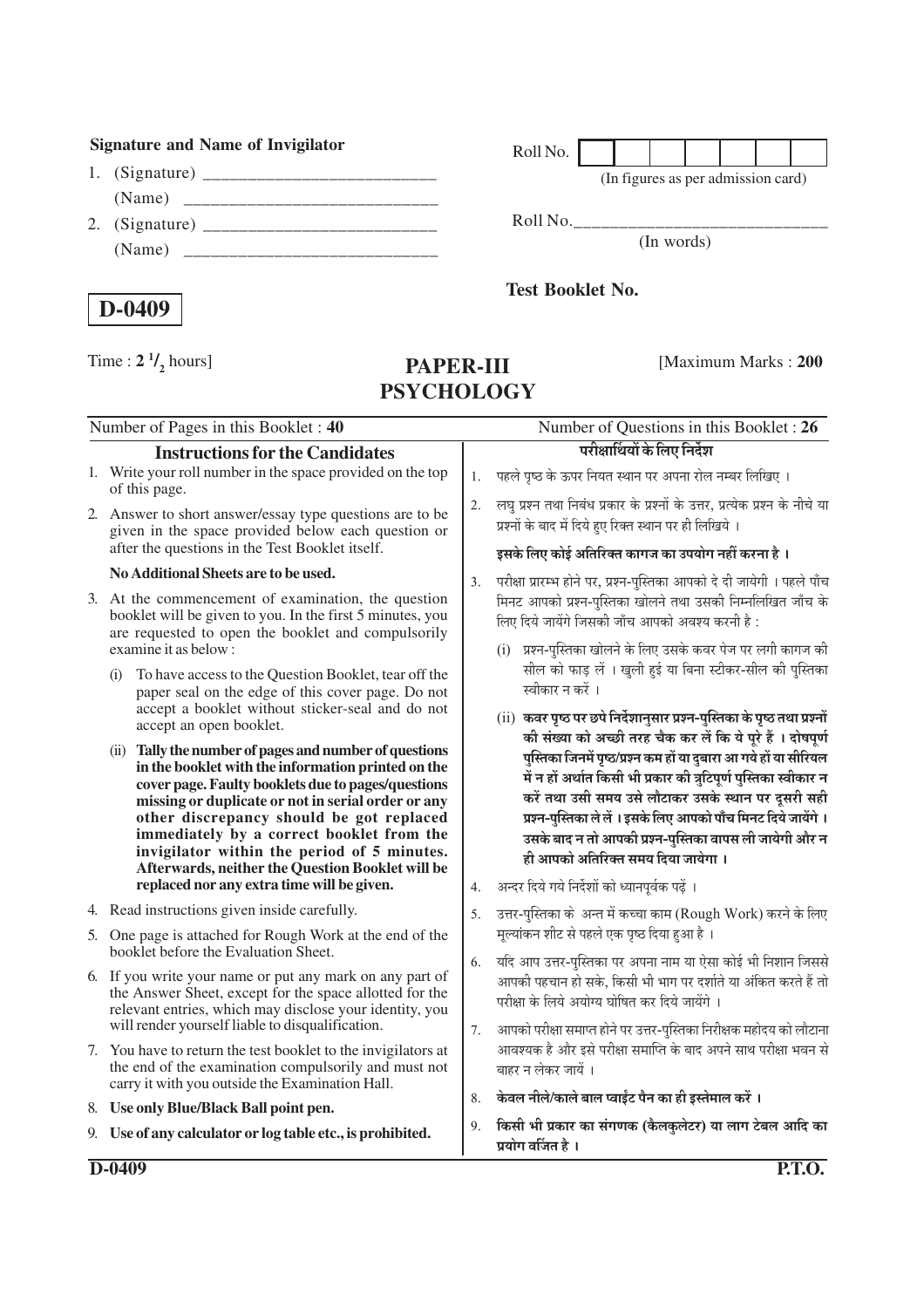# **PSYCHOLOGY** मनोविज्ञान

# **PAPER-III** प्रश्नपत्र- $III$

- Note: This paper is of two hundred (200) marks containing four (4) sections. Candidates are required to attempt the questions contained in these sections according to the detailed instructions given therein.
- नोट : यह प्रश्नपत्र दो सौ (200) अंकों का है एवं इसमें चार (4) खंड हैं । अभ्यर्थियों को इनमें समाहित प्रश्नों का उत्तर अलग दिये गये विस्तृत निर्देशों के अनुसार देना है ।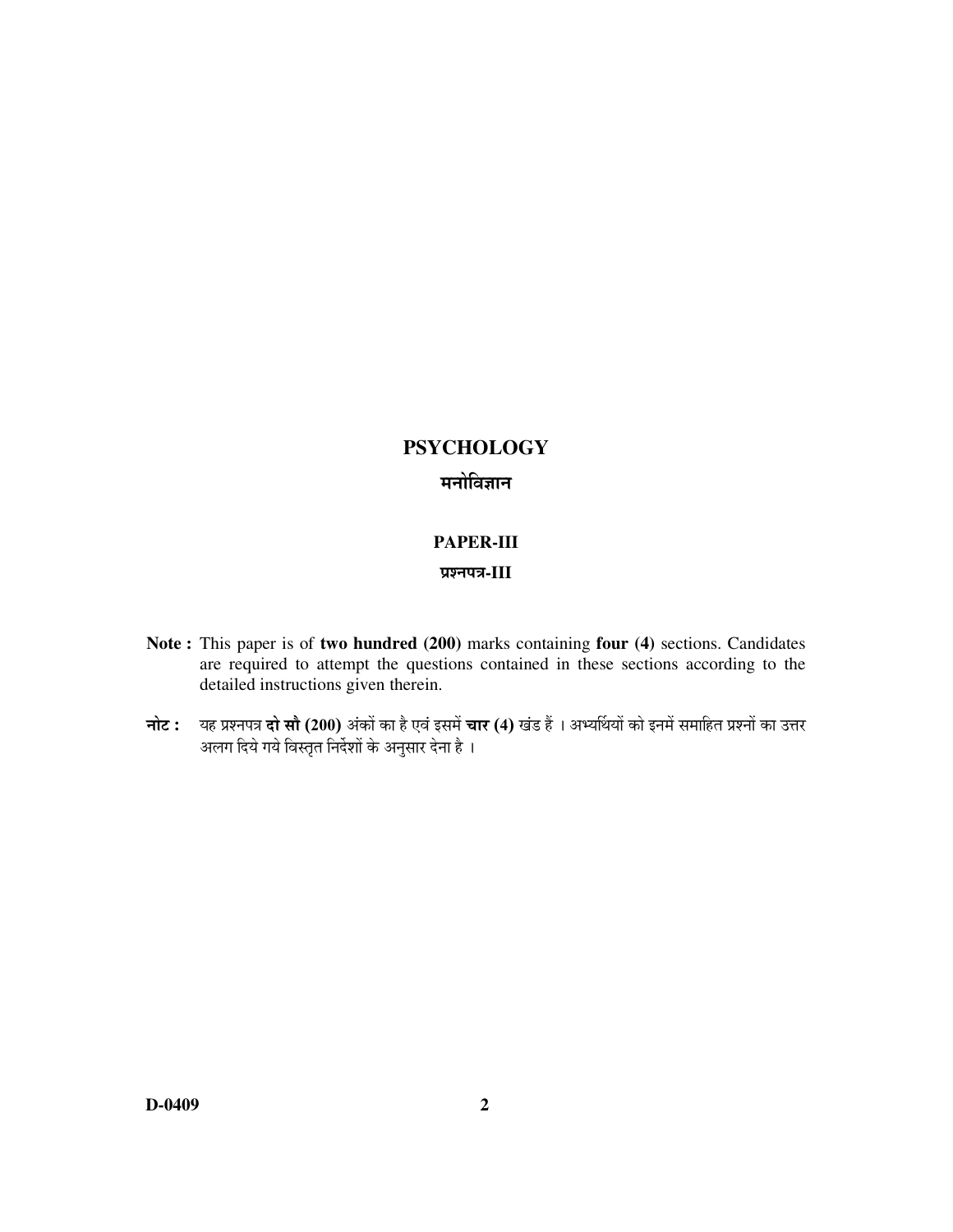#### **SECTION-I** खण्ड – I

- Note: This section contains five (5) questions based on the following paragraph. Each question should be answered in about thirty  $(30)$  words and carries five  $(5)$ marks.  $(5 \times 5 = 25$  Marks)
- इस खंड में निम्नलिखित अनुच्छेद पर आधारित **पाँच (5)** प्रश्न हैं । प्रत्येक प्रश्न का उत्तर लगभग **तीस (30)** नोट : शब्दों में अपेक्षित है । प्रत्येक प्रश्न **पाँच (5)** अंकों का है ।  $(5 \times 5 = 25 \text{ sign})$

For quite sometime, signal detection theory (SDT) has developed as one of the most dominant areas in psychophysics. Certain aspects of SDT are increasingly applied to diverse problems in perception, learning, memory etc. The single most important feature of SDT is that it provides a means for evaluating the separate contribution to discriminative behaviour of an individual's sensitivity and his response criterion. If a subject is run in a signal detection task, the outcome may be classified in terms of proportion of hits and proportion of false alarms. These proportions are sufficient to infer both the sensitivity of the subject, i.e.  $d'$  and his criterion, i.e.  $\beta$ .

Although SDT has had a remarkable impact on psychophysics, it is unlikely that signal detection procedures will replace the methods of classical psychophysics, entirely. However, one can no longer think of a threshold without taking note that the measurement is a composite of subject's sensitivity has his criterion.

काफी समय से सिग्नल डिटेक्शन थ्योरी (एस.डी.टी.) का विकास मनोभौतिकी के एक सबसे प्रभावशाली क्षेत्र के रूप में विकसित हुआ है । एस डी टी के कुछ पक्ष प्रत्यक्षीकरण, अधिगम, स्मृति आदि विभिन्न समस्याओं में बहुत प्रयुक्त हो रहे हैं। एस टी डी का एक सबसे महत्त्वपर्ण पहल यह है कि वह व्यक्ति की संवेदनशीलता तथा उसके अनक्रियात्मक निकष के विभेदक व्यवहार को पृथक योगदान के मुल्यांकन के लिए माध्यम प्रदान करता है । यदि एक प्रयोज्य पर 'सिग्नल डिटेक्शन' का कार्य कराया जाता है तो इस प्रयोग के परिणामों को हिट्स (सही अनुक्रिया) एवं फाल्स अलार्म (गलत अनुक्रिया) के अनुपातों में वर्गीकृत किया जा सकता है । ये अनुपात प्रयोज्य की संवेदनशीलता, जो कि 'd' है तथा उसका निकष जो कि β है को निकालने में पर्याप्त होते हैं ।

यद्यपि एस डी टी का मनोभौतिकी पर उल्लेखनीय प्रभाव है, परन्तु सिग्नल डिटेक्शन तरीका क्लासिकल मनोभौतिकी विधियों को पर्णरूपेण प्रतिस्थापित नहीं कर सकता । तथापि, कोई व्यक्ति की मापन प्रयोज्य की संवेदनशीलता एवं उसके निकष का योग है इस पर ध्यान दिए बिना सीमान्त के बारे में नहीं सोच सकता ।

#### D-0409

**P.T.O.**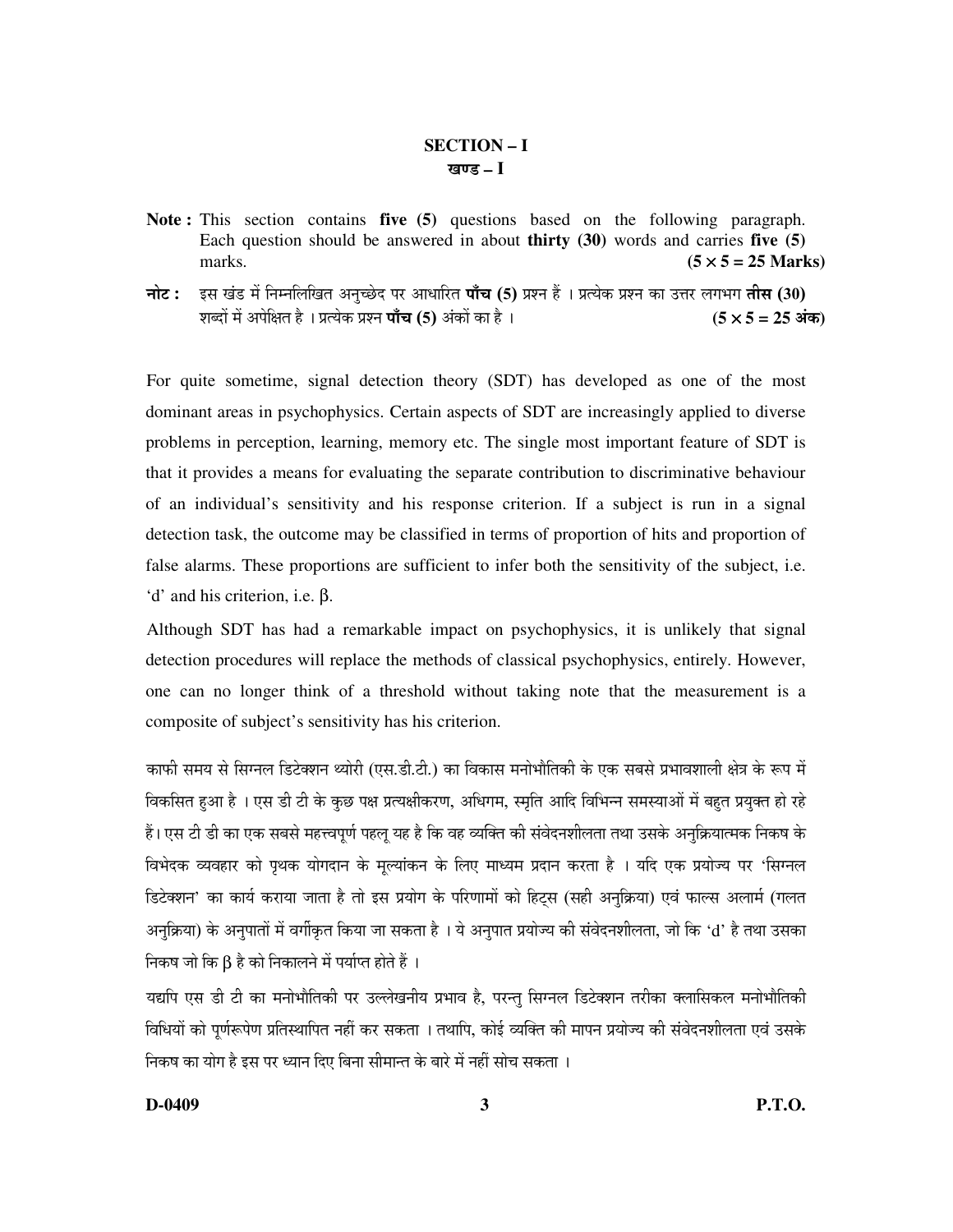$1.$ Define the term 'Threshold'. सीमान्त (threshold) को परिभाषित कीजिए ।

 $\overline{2}$ . How ROC curve is formed?  $\bf{ROC}$  (आर.ओ.सी.) वक्र कैसे बनाया जाता है ?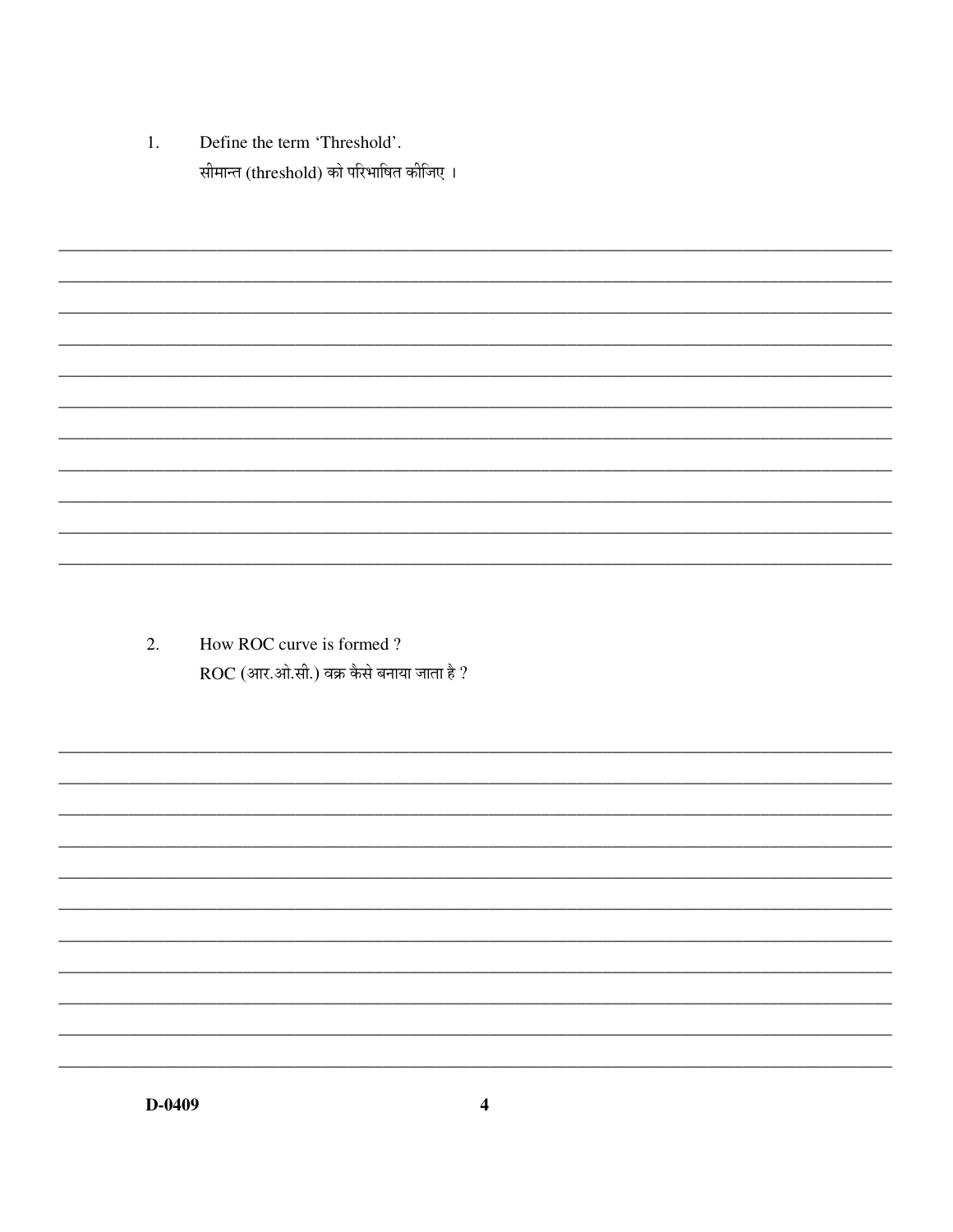What is 'pay-off matrix' in SDT ?  $3.$ SDT (एस.डी.टी.) में पे-ऑफ-मैट्रिक्स क्या है ?

How do you assess skill of the subject by SDT?  $\overline{4}$ .  $\rm SDT$  (एस.डी.टी.) के द्वारा प्रयोज्य के कौशल का आप कैसे पता लगाएँगे ?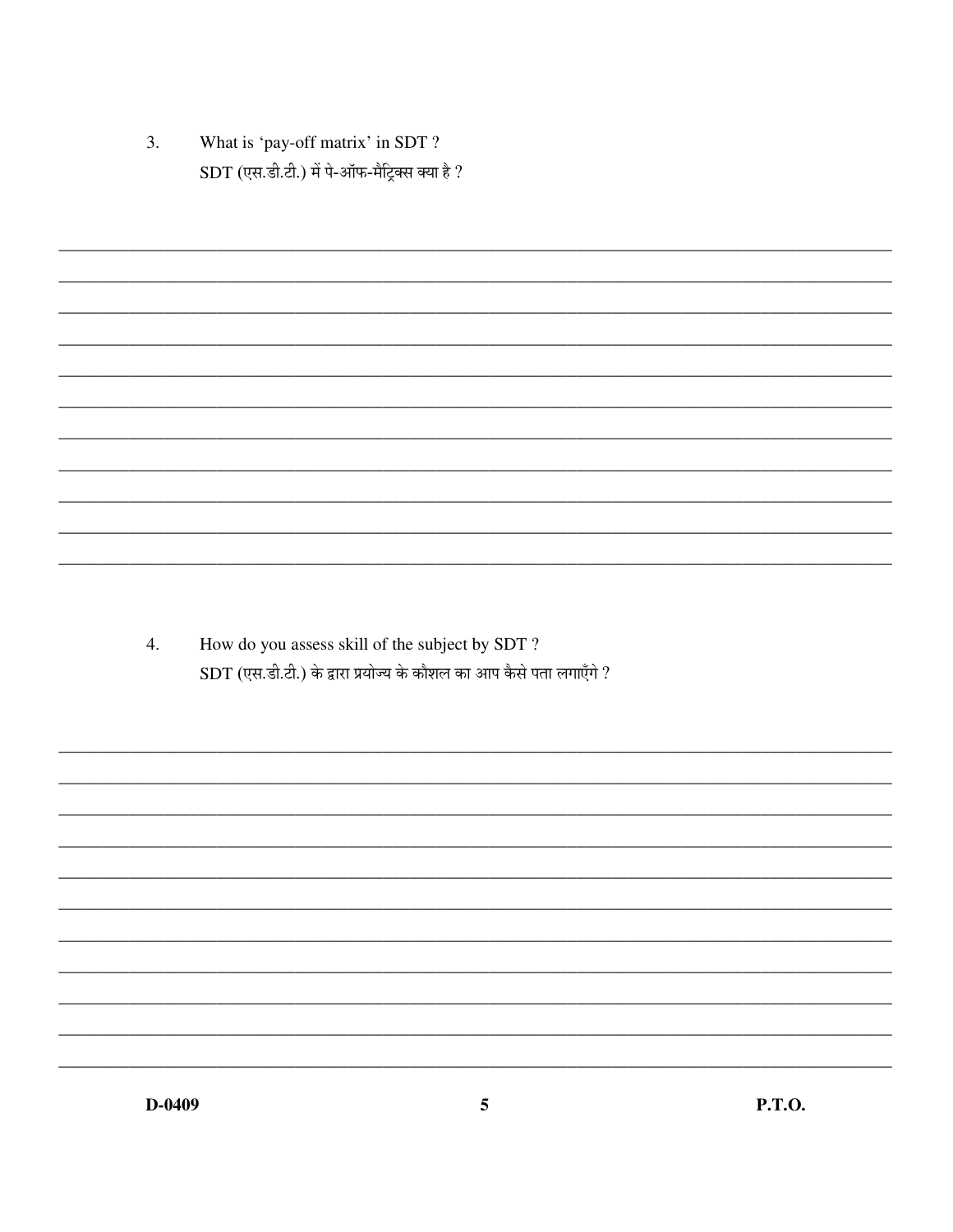5. State two areas of application of SDT. SDT (एस.डी.टी.) के प्रयोग के दो क्षेत्र बताइए ।

### Section - II खण्ड $-II$

- Note: This section contains fifteen (15) questions, each to be answered in about thirty (30) words. Each question carries five (5) marks.  $(15 \times 5 = 75$  Marks) इस खंड में **पाँच-पाँच (5-5)** अंकों के **पंद्रह (15)** प्रश्न हैं । प्रत्येक प्रश्न का उत्तर लगभग **तीस (30)** शब्दों में नोट :
- अपेक्षित है ।  $(15 \times 5 = 75 \text{ m})$
- Describe characteristics of perceptual styles proposed by Witkin. 6. विटकिन द्वारा बताई गई प्रत्यक्षीकरण के तरीकों की विशेषताओं का वर्णन कीजिये ।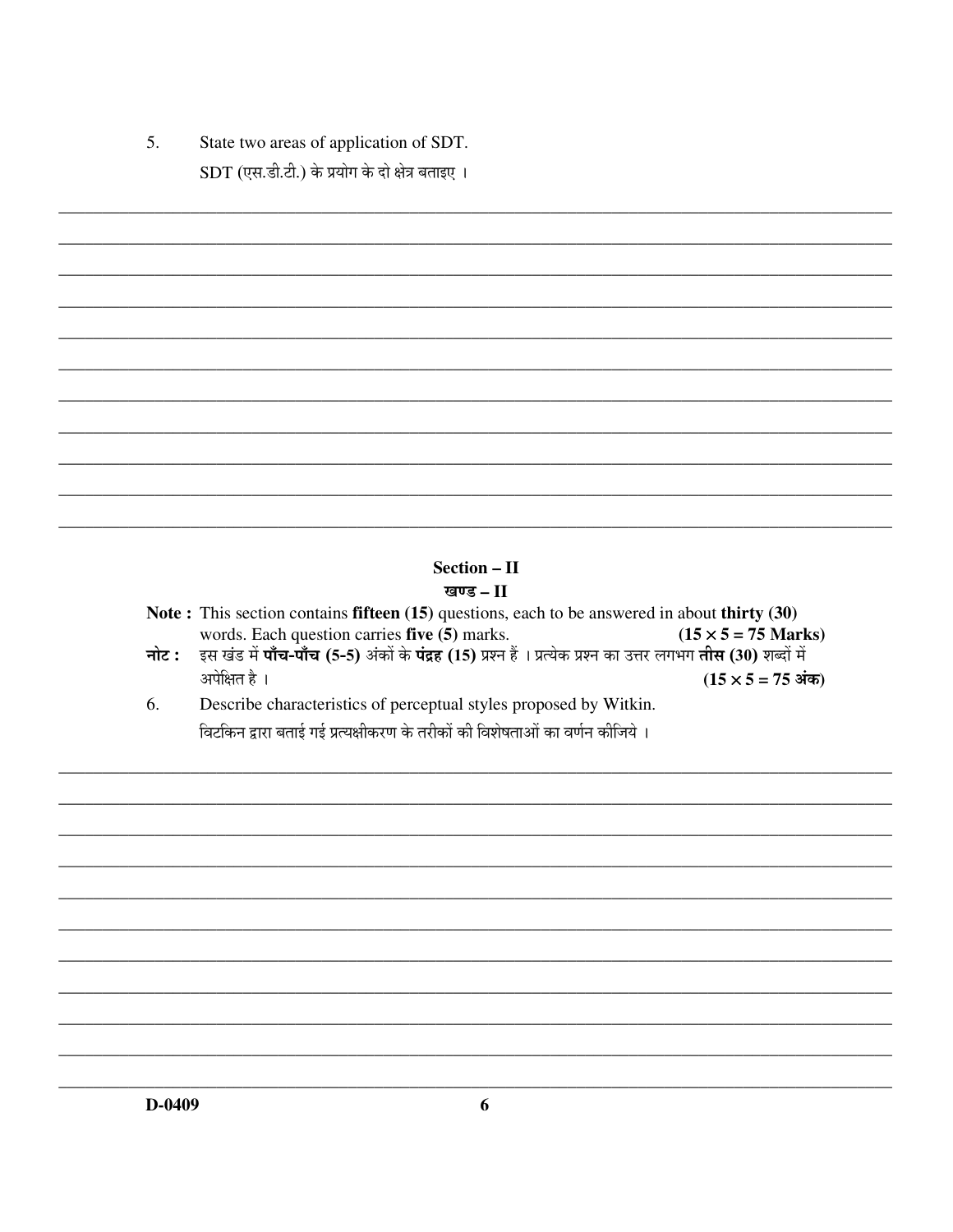7. Distinguish between top-down and bottom-up processing in perception of stimulus. उद्दीपक प्रत्यक्षीकरण के 'टॉप-डाउन' एवं 'बाटम-अप' प्रसरण में भेद कीजिये ।

What is cognitive mapping according to Tolman? 8. टॉलमैन के अनुसार संज्ञानात्मक मानचित्र क्या है ?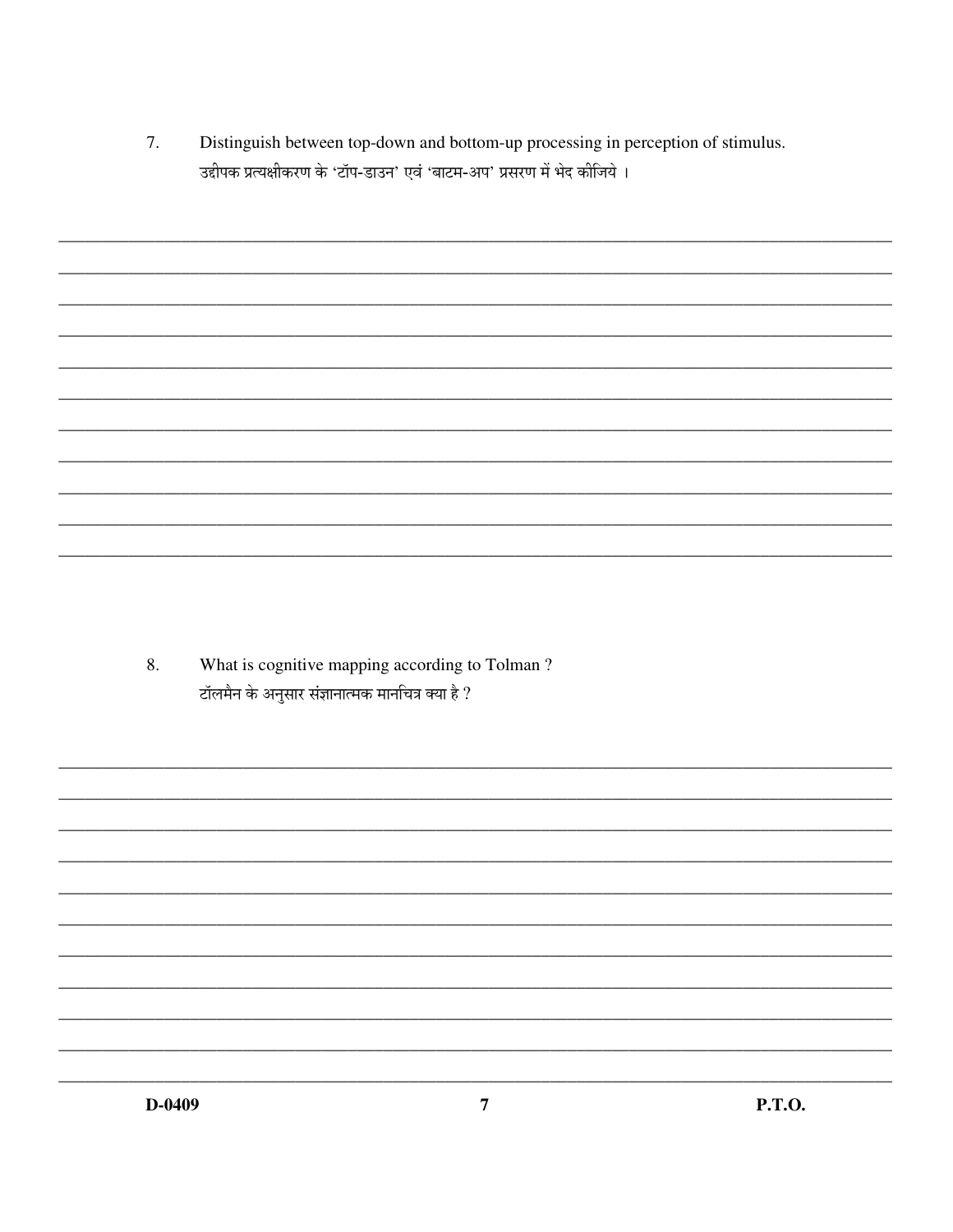What do you mean by 'working memory'? 9. कार्य स्मृति से आप क्या समझते हैं ?

Mention the different levels of information processing.  $10.$ सूचना प्रसरण के भिन्न स्तरों के बारे में बताइये ।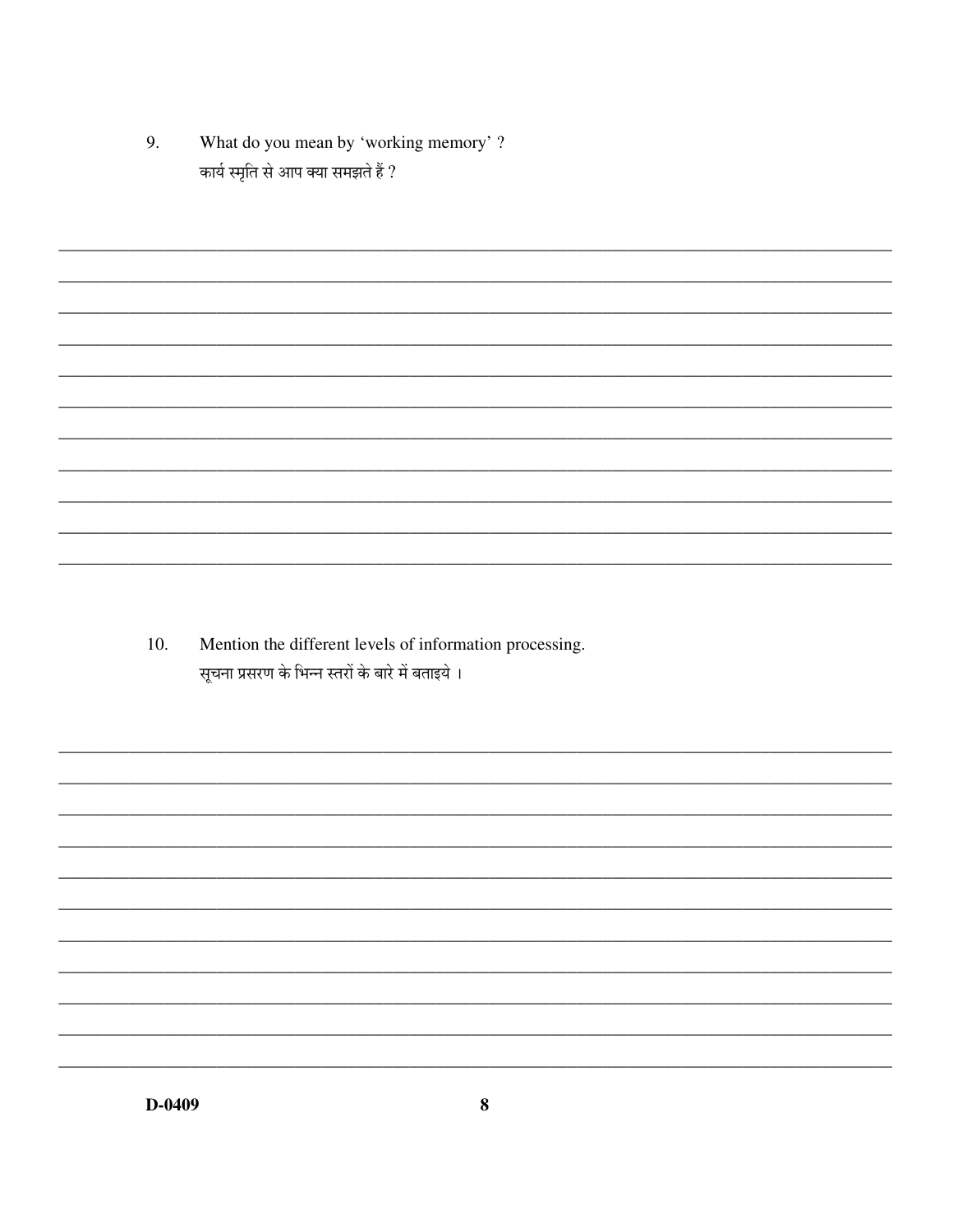11. How does behaviouristic interpretation of problem solving differ from Gestalt view? समस्या समाधान की व्यवहारात्मक व्याख्या गेस्टाल्ट के मत से किस प्रकार भिन्न है ?

 $12.$ Differentiate between extrinsic and intrinsic motivation. बाह्य अभिप्रेरण एवं आन्तरिक अभिप्रेरण के बीच भिन्नता बतायें ।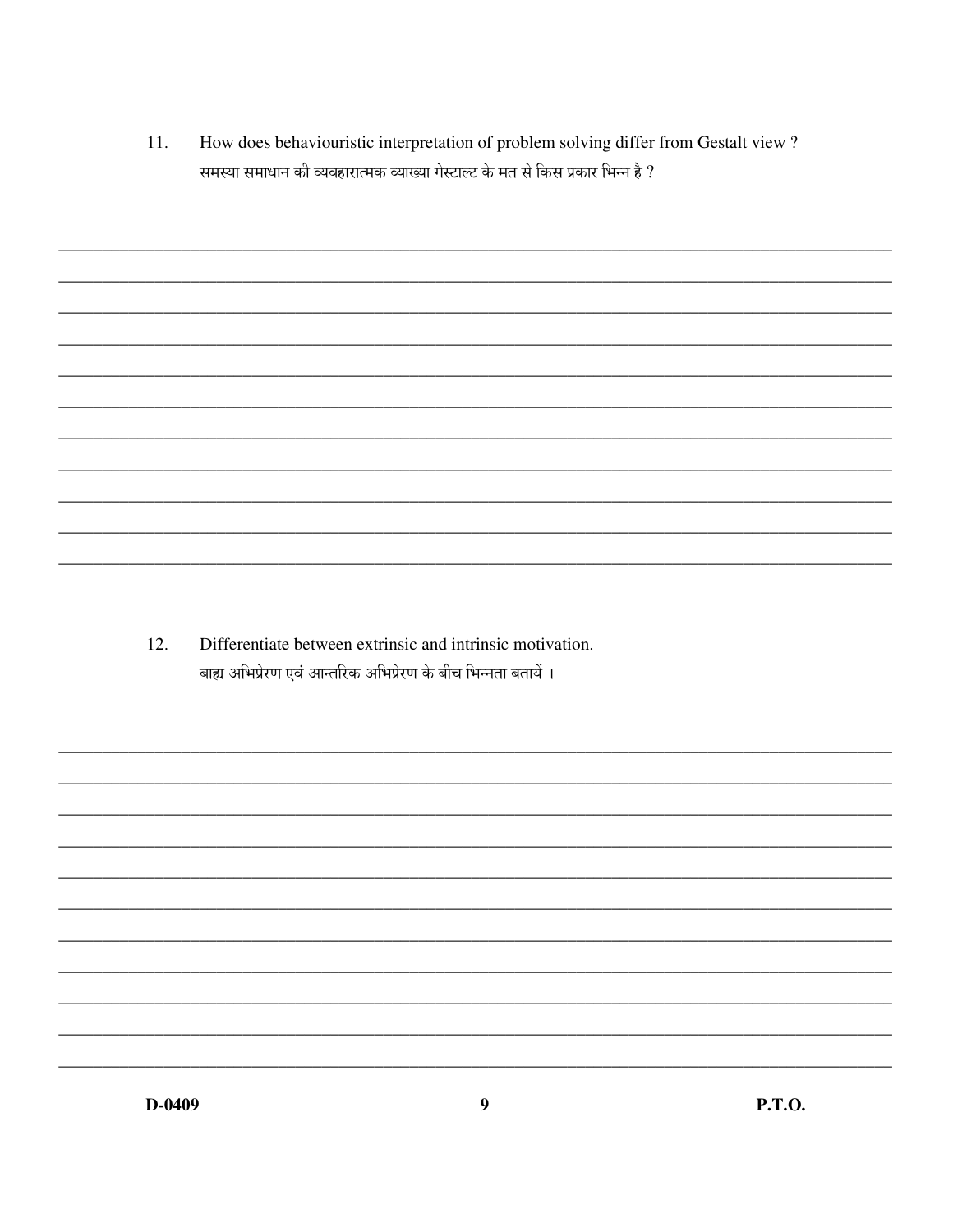13. State two important coping strategies with examples. दो विशेष समायोजी नीतियों को उदाहरण सहित बताइये ।

State the relationship between creativity and intelligence. 14. बुद्धि एवं रचनात्मकता का सम्बन्ध बतायें ।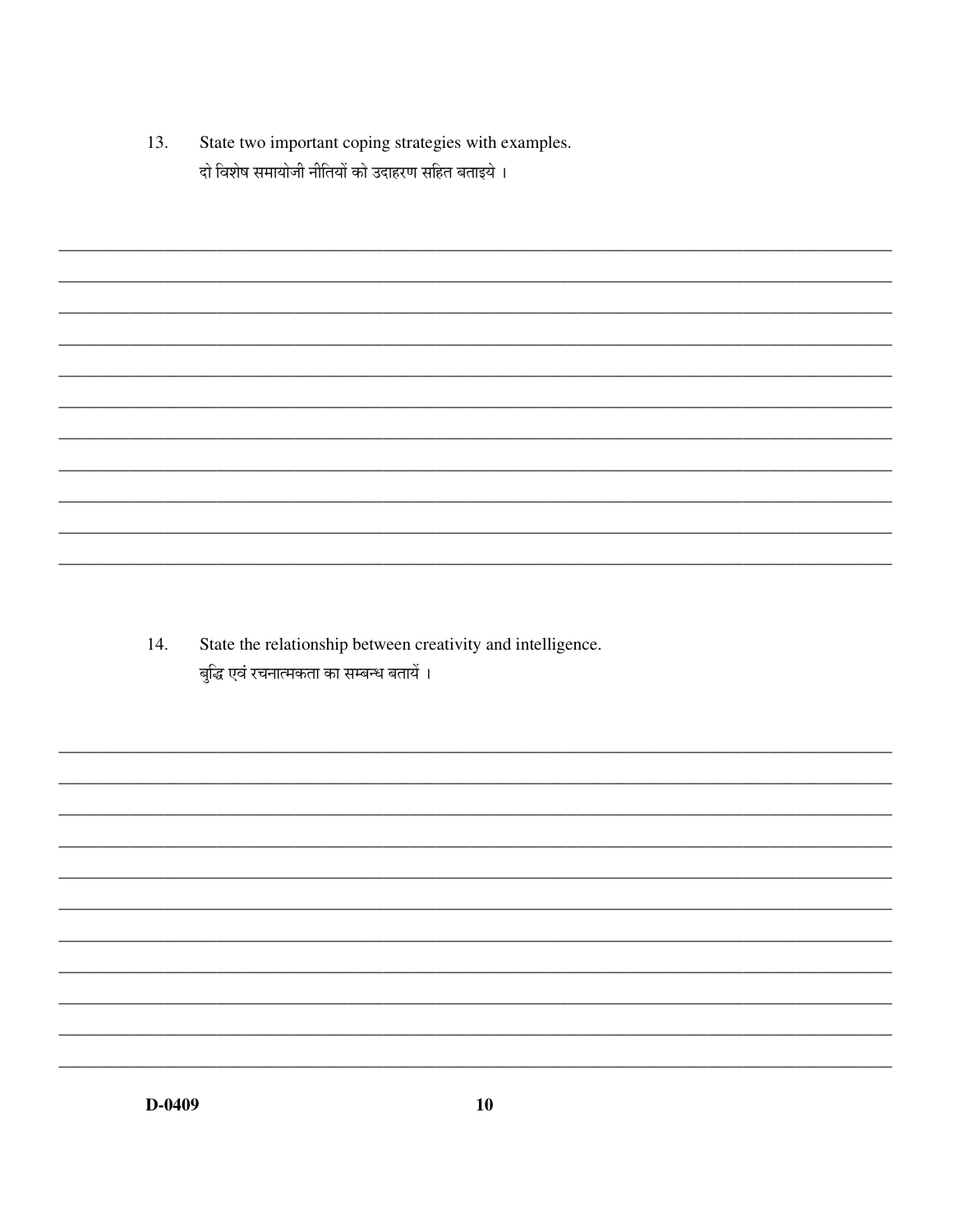15. Enumerate different behavioural measures of personality. व्यक्तित्व के व्यवहारात्मक परिमाणों की परिगणना कीजिये ।

Which dimensions of personality does NEO-PI measure ? 16. नियो-पी-आई व्यक्तित्व के किन आयामों का मापन करता है ?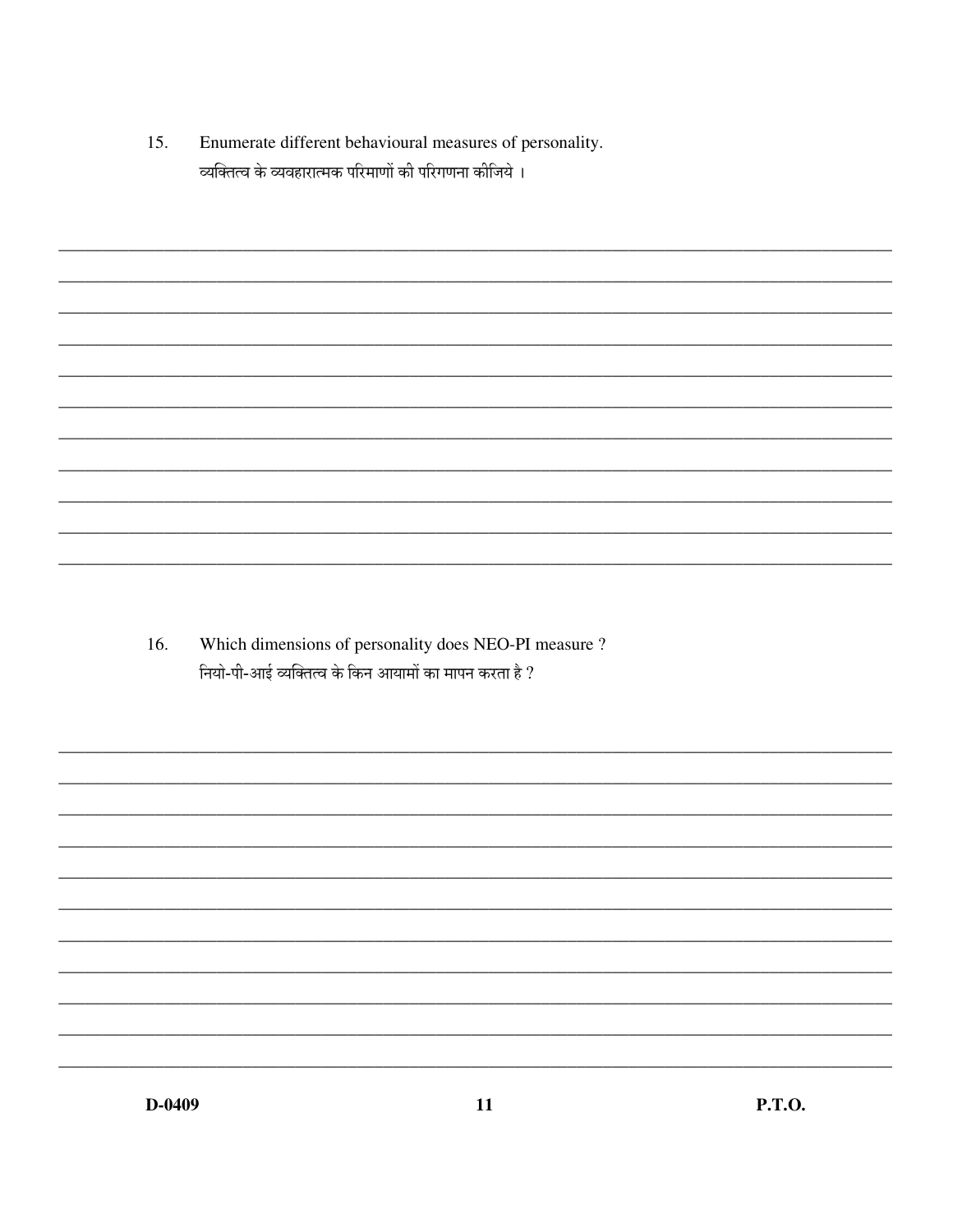17. What is the purpose of conducting regression analysis? प्रतिगमन विश्लेषण करने के क्या उद्देश्य हैं ?

What are the features of factorial design? 18. 'कारक डिज़ाइन' (factorial design) की क्या विशिष्टतायें हैं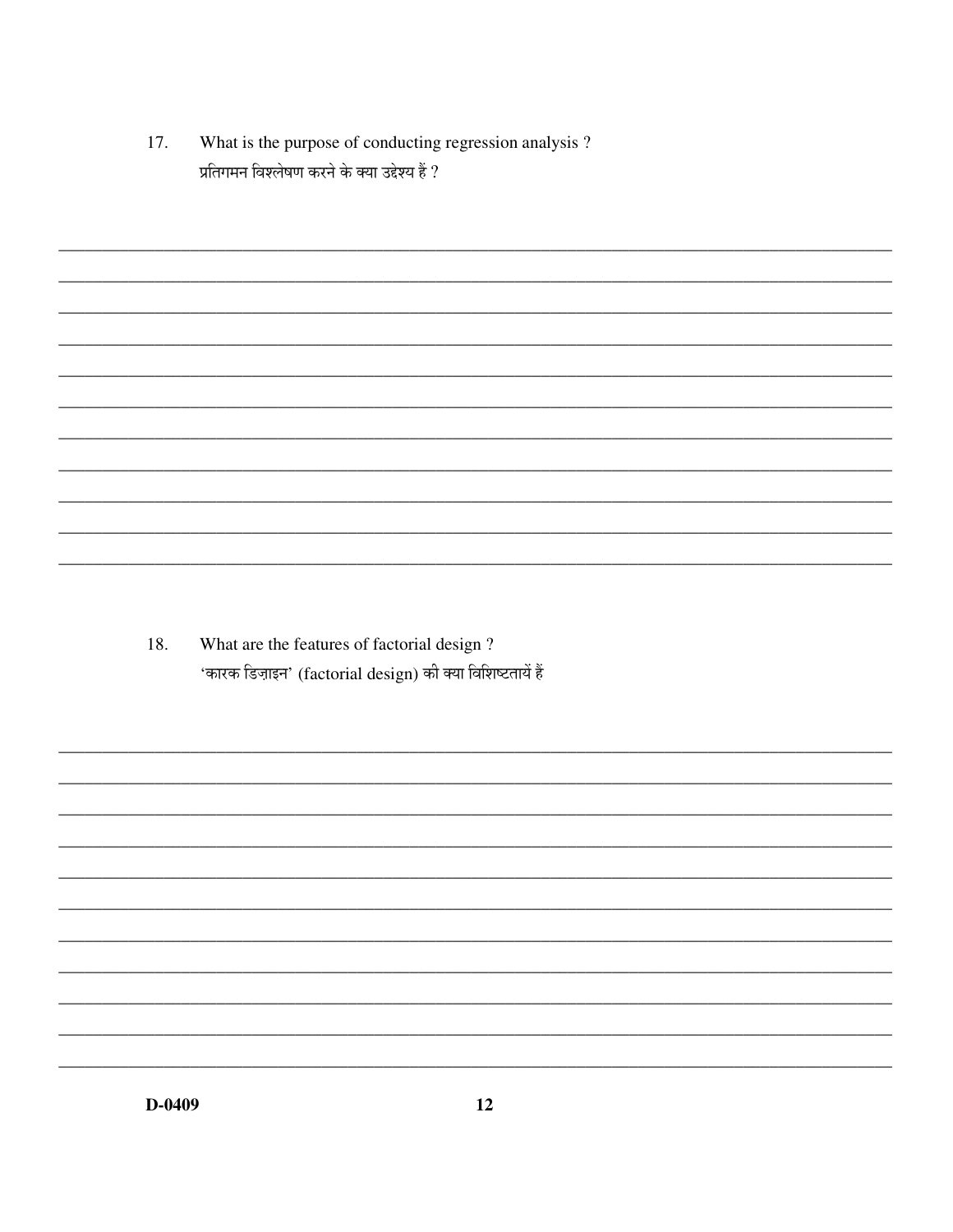19. What does 'lesion' mean as a method of physiological psychology? शारीरिक मनोविज्ञान में एक शोध पद्धति के रूप में 'क्षति' का क्या अर्थ है ?

What is narcolepsy? 20. निद्रा रोग क्या है ?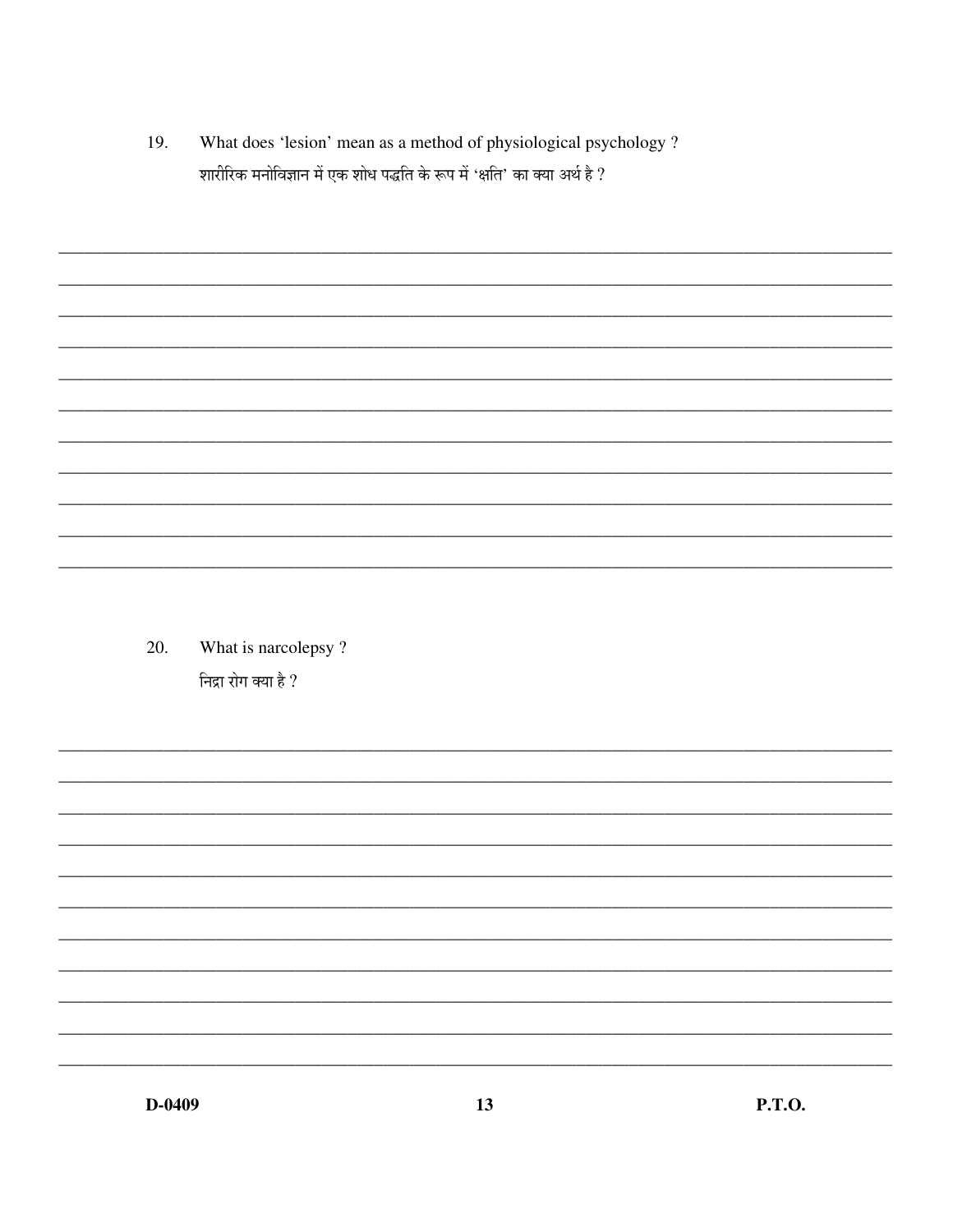### **Section – III ग्वंड – III**

This section contains **five (5)** questions from each of the electives/specializations. The candidate has to choose only **one** elective/specialization and answer all the **five** questions from it. Each question carries **twelve (12)** marks and is to be answered in about **two hundred (200)** words. **(5**  $\times$  **12 = 60 marks)** 

इस खंड में प्रत्येक ऐच्छिक इकाई/विशेषज्ञता से **पाँच (5)** प्रश्न हैं । अभ्यर्थी को केवल एक ऐच्छिक इकाई/विशेषज्ञता को चनकर उसी में से पाँचों प्रश्नों का उत्तर देना है । प्रत्येक प्रश्न **बारह (12)** अंकों का है व उसका उत्तर लगभग **दो सौ** (200) ¿Ö²¤üÖë ´Öë †¯Öê×.ÖŸÖ Æîü … **(5** × **12 = 60** †Ó%ú**)** 

# **ELECTIVE – I**  विकल्प – I

- 21. Citing relevant study elucidate destructive obedience behaviour. उचित अध्ययन का उल्लेख करते हुए विध्वंसात्मक आज्ञापालन व्यवहार पर प्रकाश डालिये ।
- 22. What is pro-social behaviour ? Discuss "bystander effect" in this context. सहायता परक व्यवहार क्या है ? इस सन्दर्भ में दर्शक-हस्तक्षेप के प्रभाव की विवेचना कीजिये ।
- 23. Discuss the consequences of crowding on health. भीड़ की अनुभूति के स्वास्थ्य पर पड़ने वाले प्रभावों की विवेचना कीजिये ।
- 24. What is personal space ? Describe its functions. व्यक्तिगत वत्त (पर्सनल स्पेस) क्या है ? इसके कार्यों का वर्णन कीजिये ।
- 25. Citing suitable example, elucidate the role of motivation in social perception. उचित उदाहरण देते हये सामाजिक प्रत्यक्षीकरण पर अभिप्रेरणा की भमिका स्पष्ट कीजिये ।

**OR / अथवा** 

#### **D-0409 14**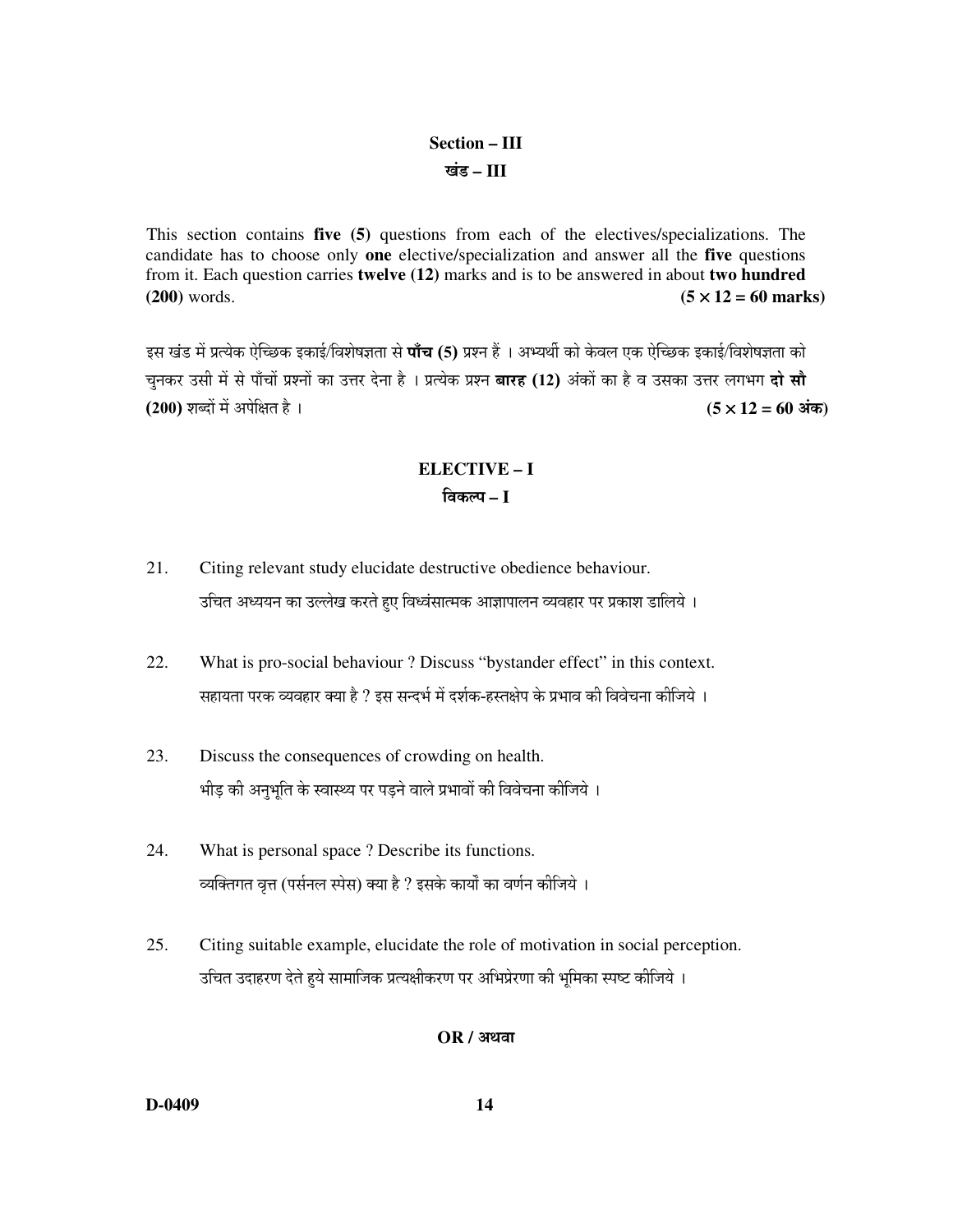# **ELECTIVE - II** विकल्प $-I$

- 21. Discuss the notion of life-span development. जीवनकाल विकास आशय का वर्णन कीजिए ।
- 22. Determine the impact of cultural factors on child rearing practices. बच्चों के पालन-पोषण विधियों पर सांस्कृतिक कारकों के प्रभावों का निर्धारण कीजिए ।
- 23. What are the strengths and weaknesses of Erikson's theory? 'इरिक्सन' के सिद्धान्त की प्रबलताएँ तथा कमियाँ क्या हैं ?
- 24. Explain Piaget's four major stages of cognitive development. 'पियाजे' के संज्ञानात्मक विकास सम्बन्धी चार अवस्थाओं का वर्णन कीजिए ।
- 25. Can maternal nutrition affect the fetus? How important is pre-natal health care? क्या मातृत्व-पोषण भ्रूण-गर्भ पर प्रभाव डालता है ? जन्म पूर्व स्वास्थ्य-देखरेख कितना महत्त्वपूर्ण है ?

### $OR/$ अथवा

### ELECTIVE - III विकल्प – III

- 21. Discuss the role of individual differences in human development. मानवीय विकास में वैयक्तिक भिन्नताओं की भूमिका का वर्णन करें ।
- 22. How would you make the school environment conducive for better learning? अच्छे अधिगम के लिये स्कूल के वातावरण को किस प्रकार अनुकूल बनायेंगे ?

#### D-0409

**P.T.O.**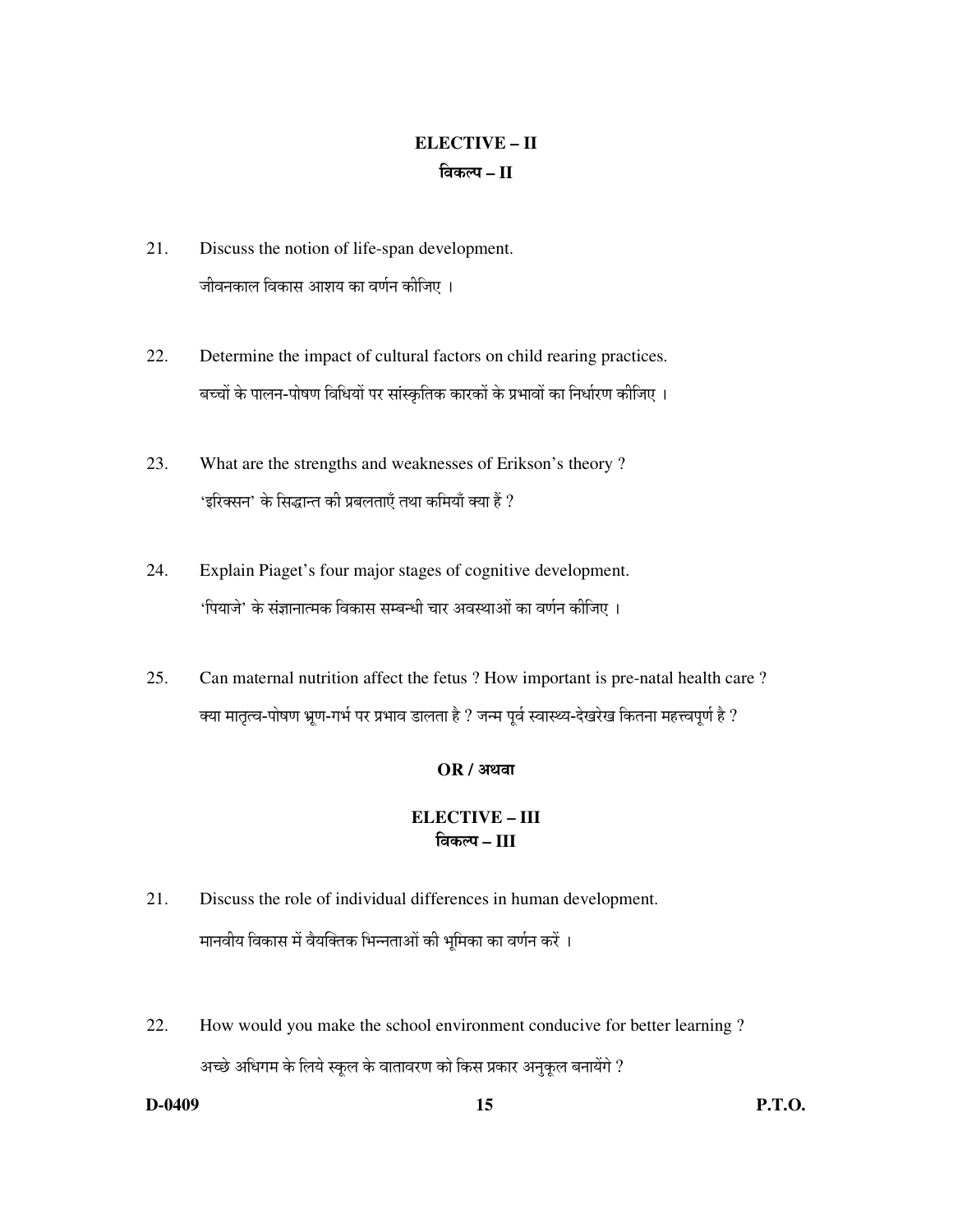23. Explain the importance of social and environmental correlates of academic achievement.

शैक्षिक उपलब्धि के सामाजिक एवं पर्यावरणिक के सह सम्बन्धों की व्याख्या करें ।

24. Elucidate various micro skills involved in counselling.

परामर्श में जो सुक्ष्म प्रवीणताएँ शामिल हैं, उनकी व्याख्या करें ।

25. What is teacher effectiveness? Describe the personality characteristics of effective teacher.

प्रभाविक अध्यापन क्या है ? एक प्रभावी अध्यापक के व्यक्तित्व की विशेषताएँ बतायें ।

#### $OR / 327$

# **ELECTIVE - IV** विकल्प $-IV$

- 21. What types of skills are required for an effective trainer? एक प्रभावशाली प्रशिक्षक के लिये किस प्रकार के कौशलों की आवश्यकता होती है ?
- $22.$ Discuss the role of performance appraisal feedback in motivating employees. कर्मचारियों को अभिप्रेरित करने में मुल्यांकन की प्रतिपुष्टि की भुमिका की विवेचना कीजिये ।
- 23. Critically evaluate the contribution of F.W. Taylor to organizational psychology. संगठनात्मक मनोविज्ञान में एफ. डब्ल्यू. टेलर के योगदन का मूल्यांकन कीजिये ।
- 24. Describe the major selection method used in industrial organizations. औद्योगिक संगठनों में उपयोगी प्रमुख चयनात्मक विधियों का वर्णन कीजिये ।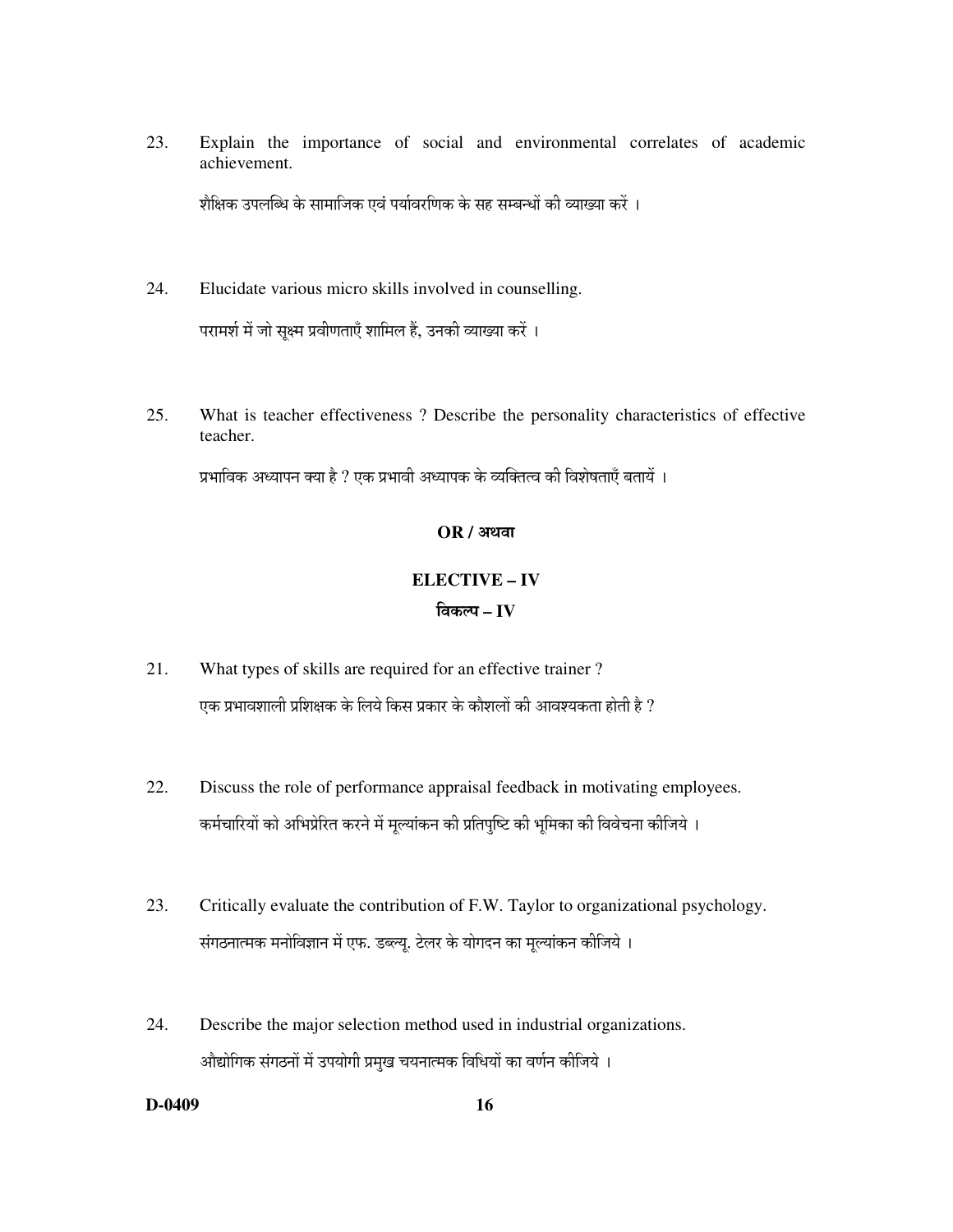25. Explain the differences between charismatic leadership and transformational leadership.

करिश्माई नेतृत्व एवं परिवर्तक नेतृत्व के अंतरों को समझाइये ।

#### $OR / 327$

#### **ELECTIVE - V**

#### विकल्प $- V$

- 21. Elaborate the basic assumptions of Behaviour Therapy. व्यवहार उपचार की मूल धारणाओं को विस्तृत रूप से बताएँ ।
- 22. Name some common types of personality disorders. Describe the clinical picture of anti-social personality disorder.

कुछ सामान्य व्यक्तित्व विकारों के नाम बताएँ। समाज विरोधी व्यक्तित्व का नैदानिक वर्णन करें ।

- 23. What is systematic desensitization ? How is it useful in treating phobias ? क्रमिक असंवेदीकरण क्या है ? फोबिया के निराकरण में यह किस प्रकार सहायक है ?
- 24. Explain the salient features of Client Centered Therapy. रोगी केंद्रित चिकित्सा की मुख्य विशेषताओं का वर्णन कीजिए ।
- 25. Elucidate the rationale of using projective techniques as diagnostic tools. संक्षेपी तकनीकों को निदान विधियों के रूप में प्रयुक्त करने के तर्क आधार को स्पष्ट कीजिए ।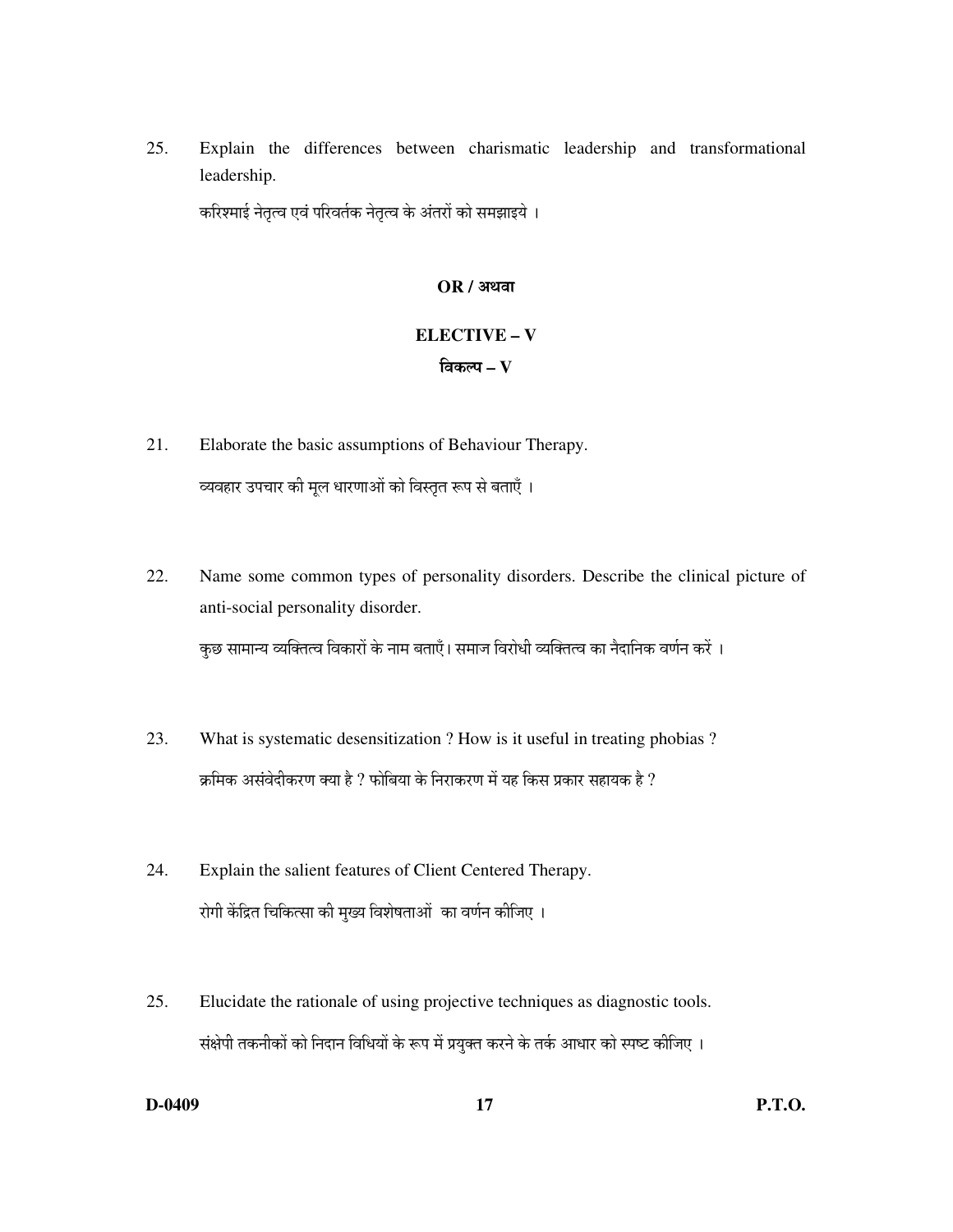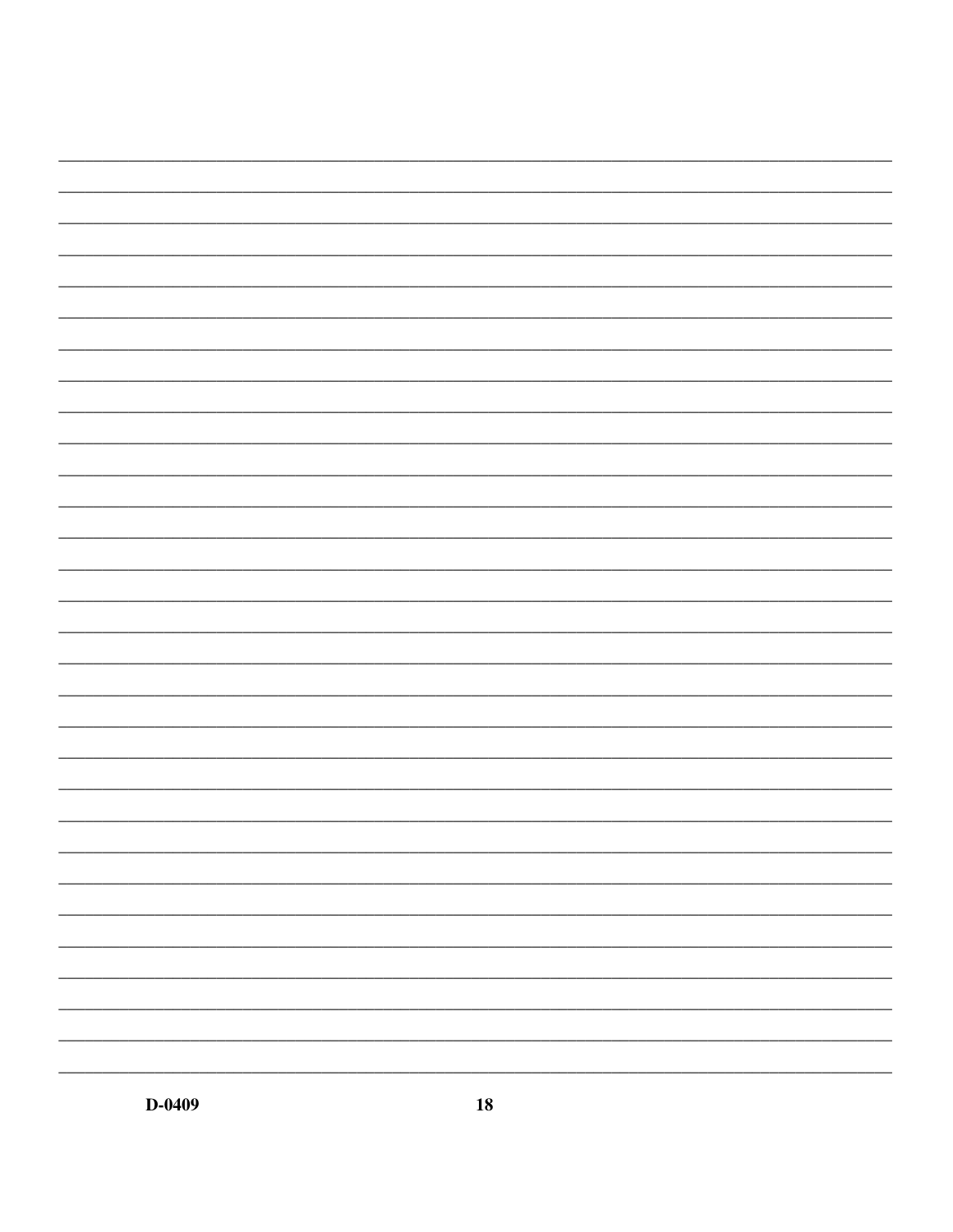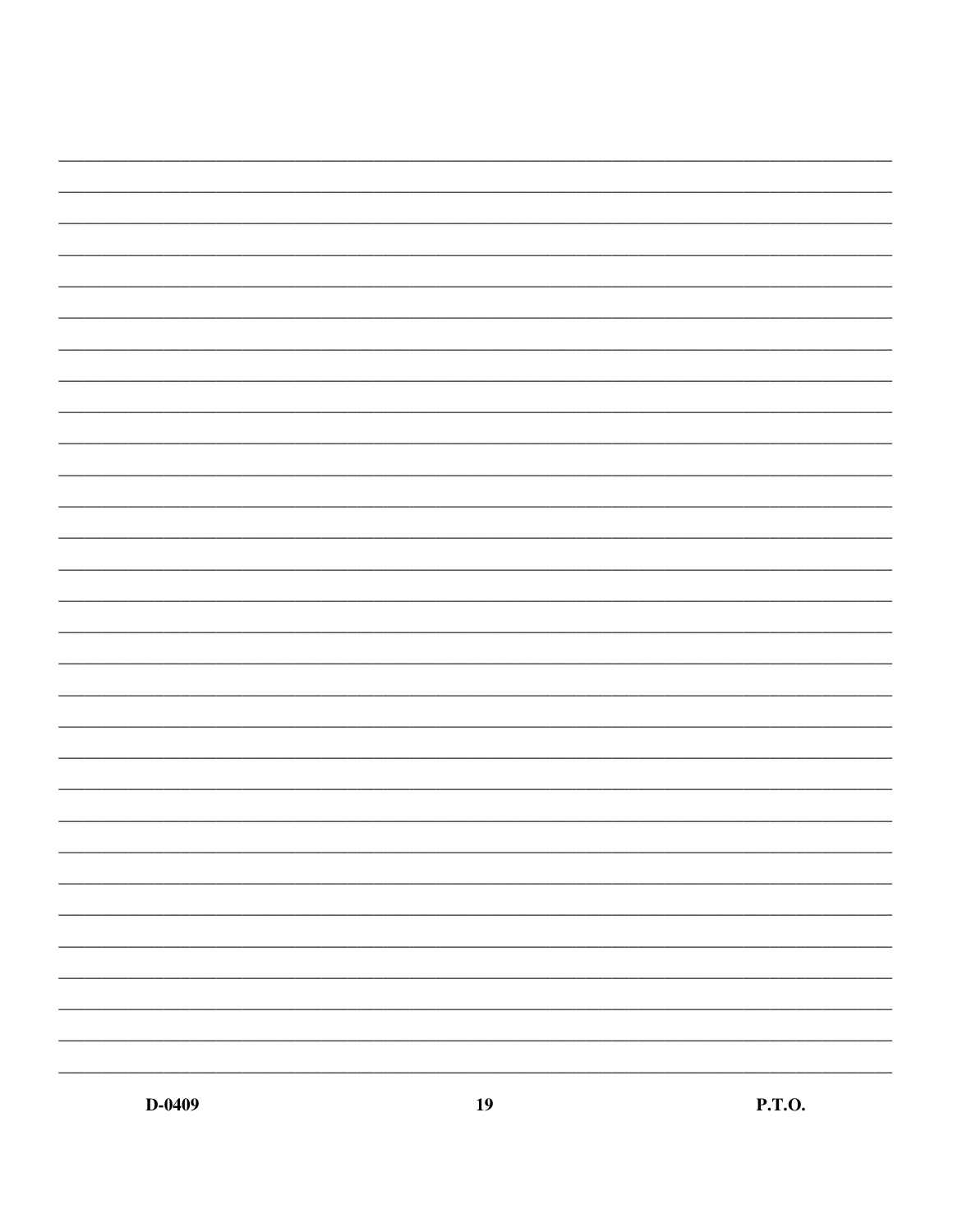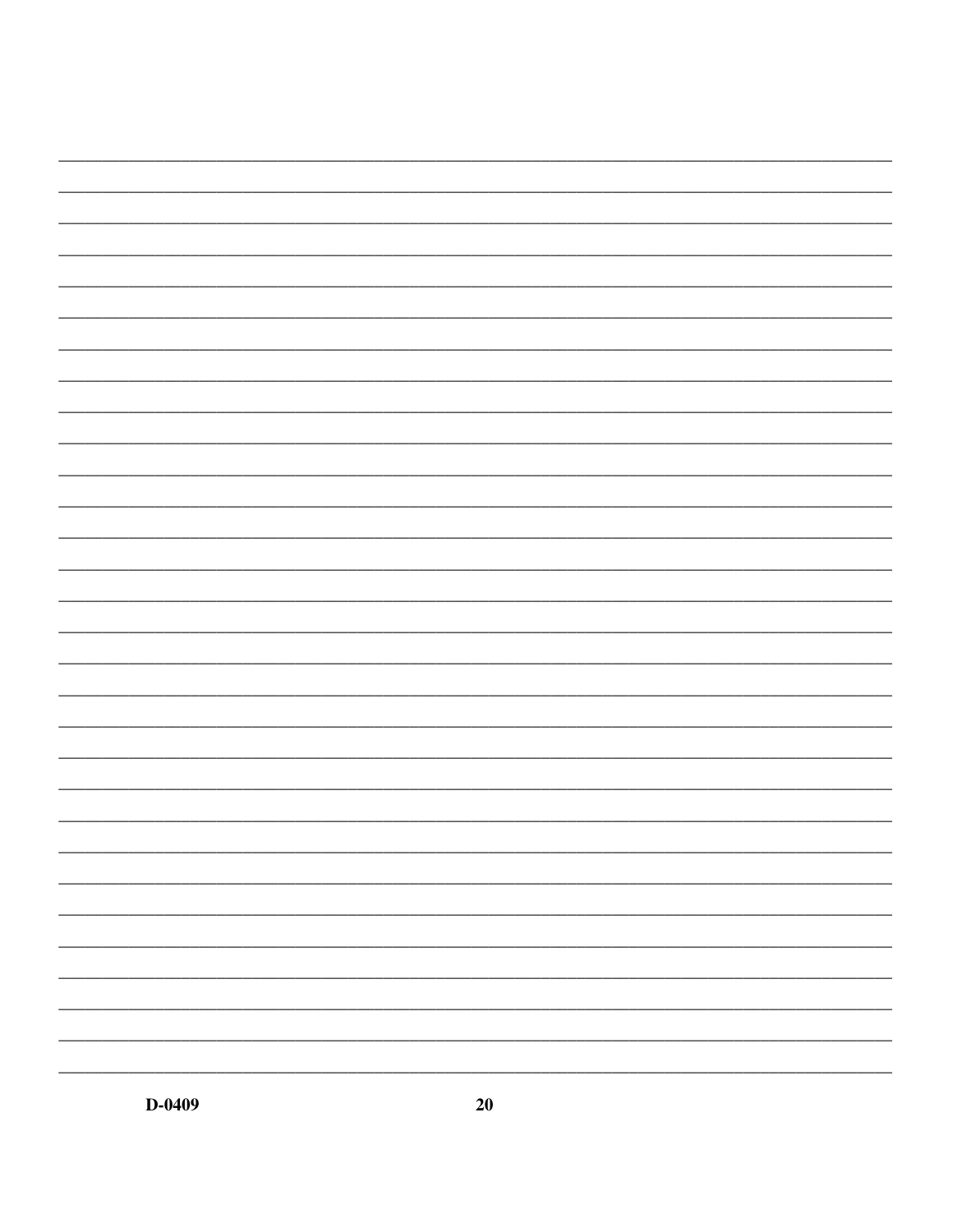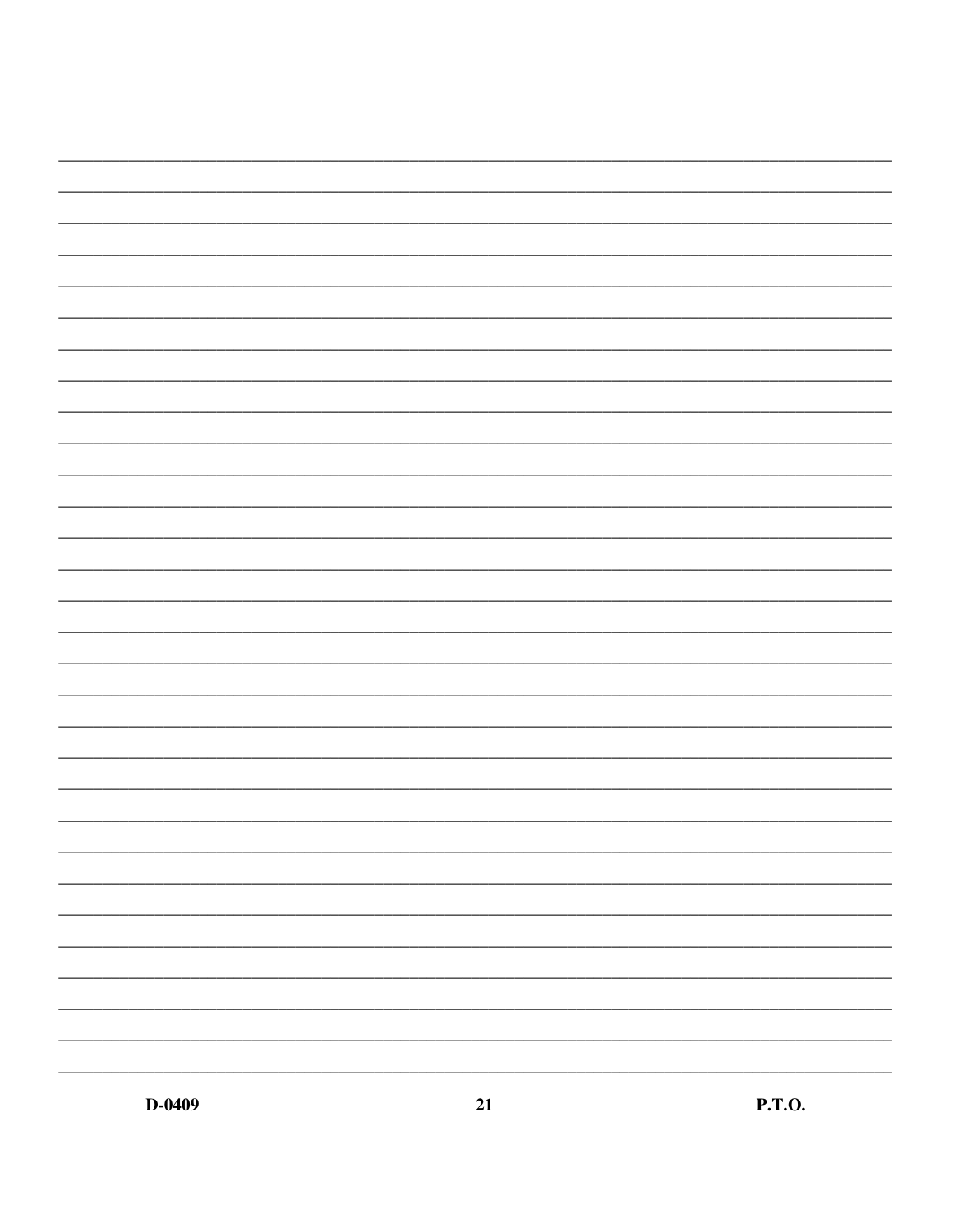![](_page_21_Figure_0.jpeg)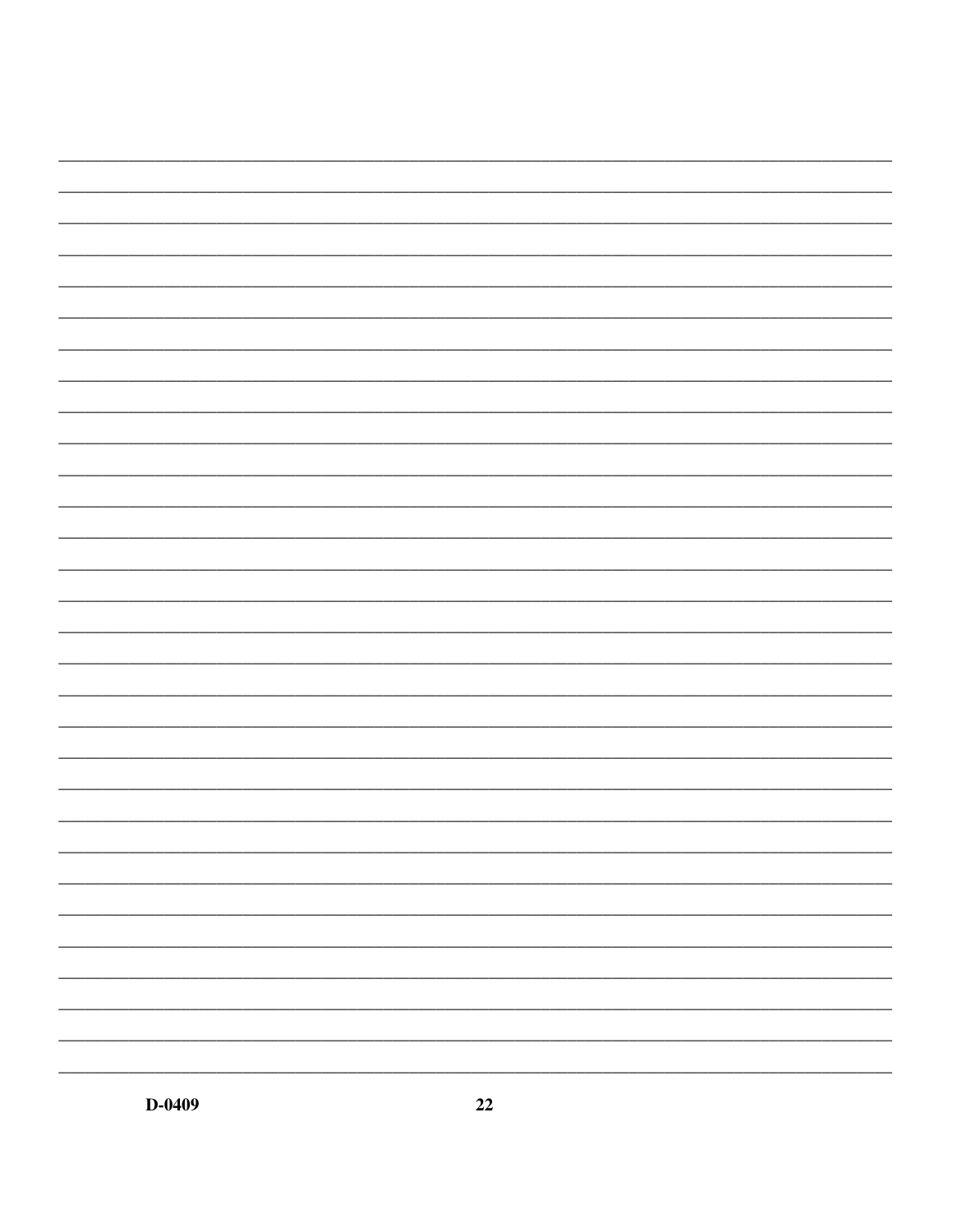![](_page_22_Figure_0.jpeg)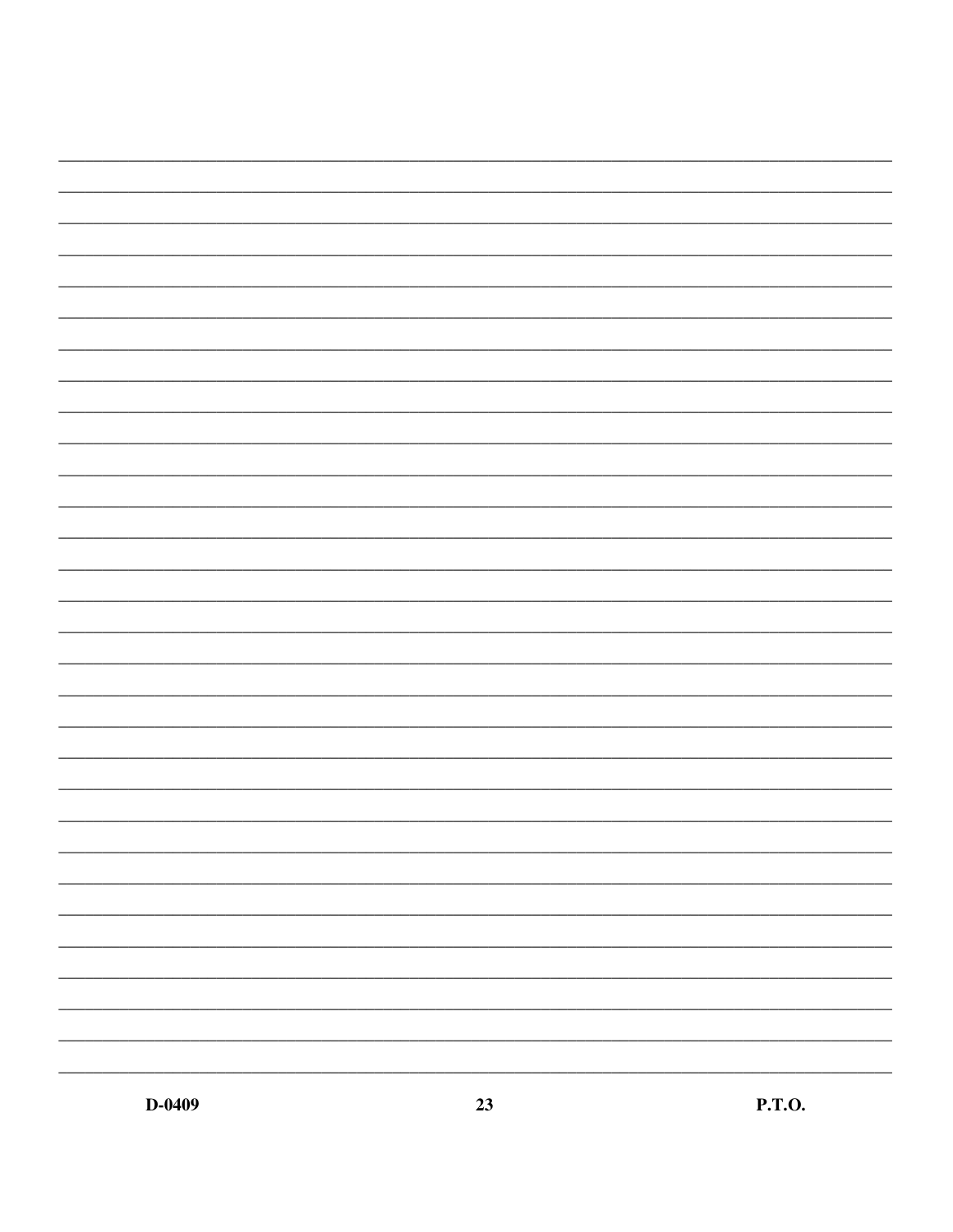![](_page_23_Figure_0.jpeg)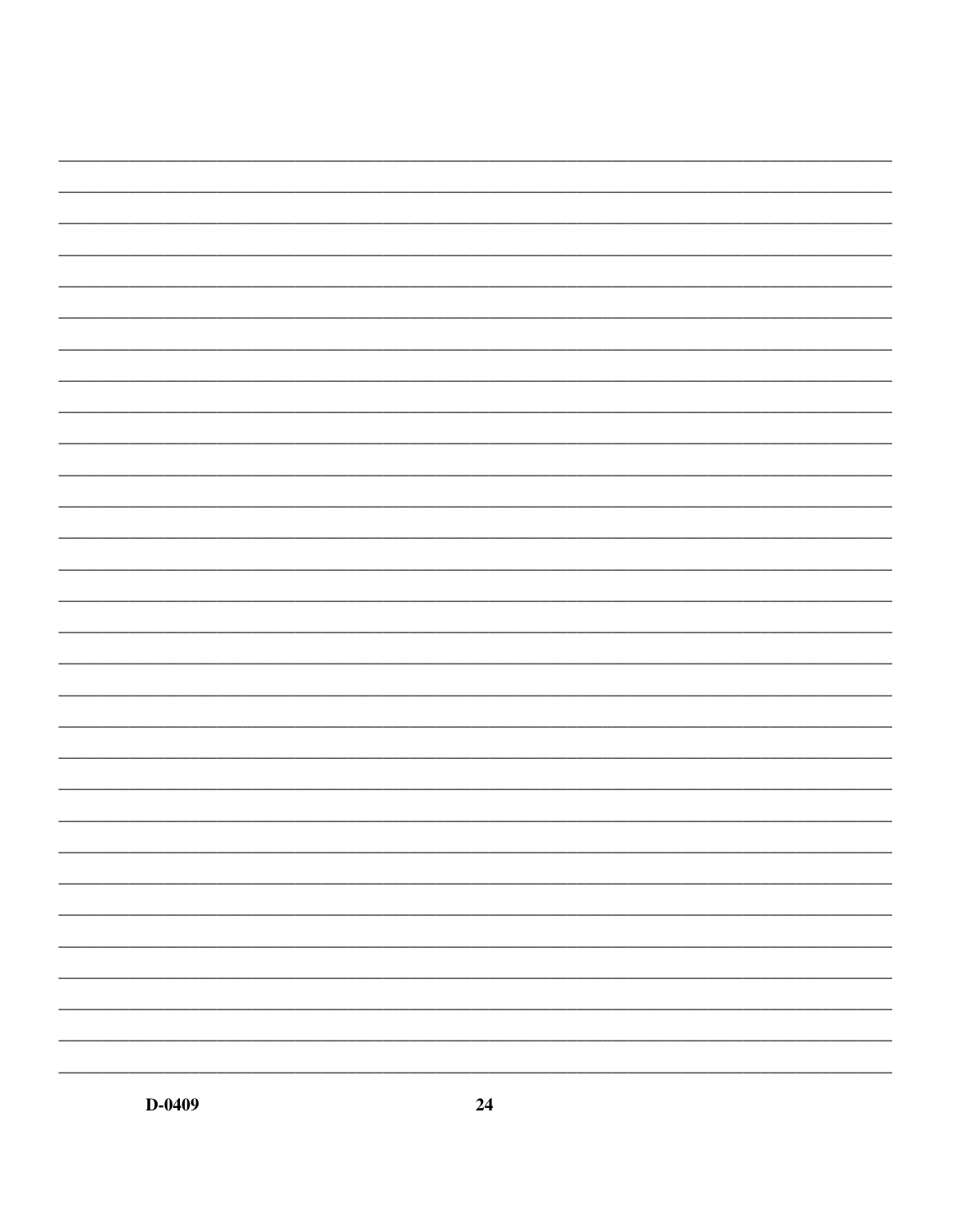![](_page_24_Figure_0.jpeg)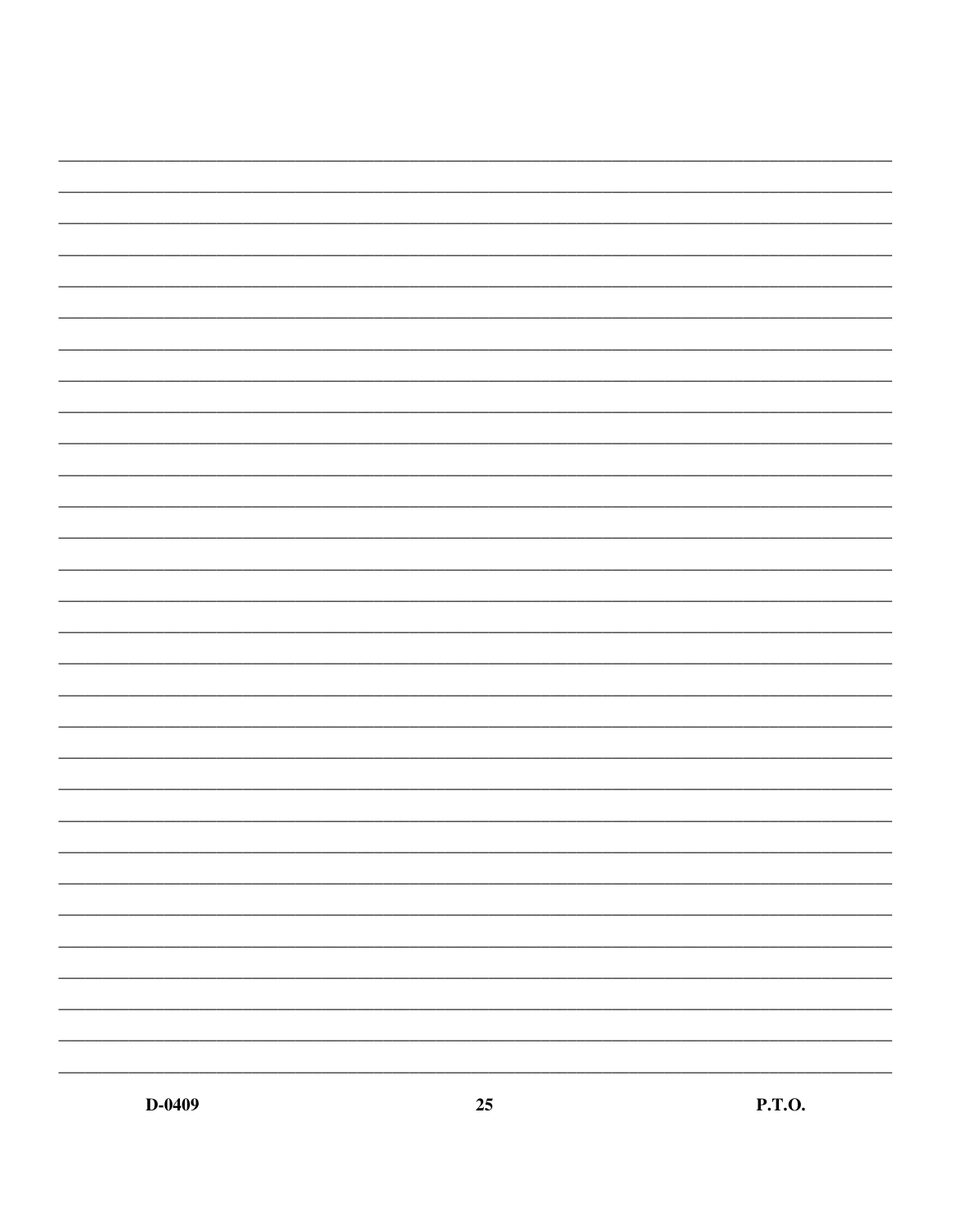![](_page_25_Figure_0.jpeg)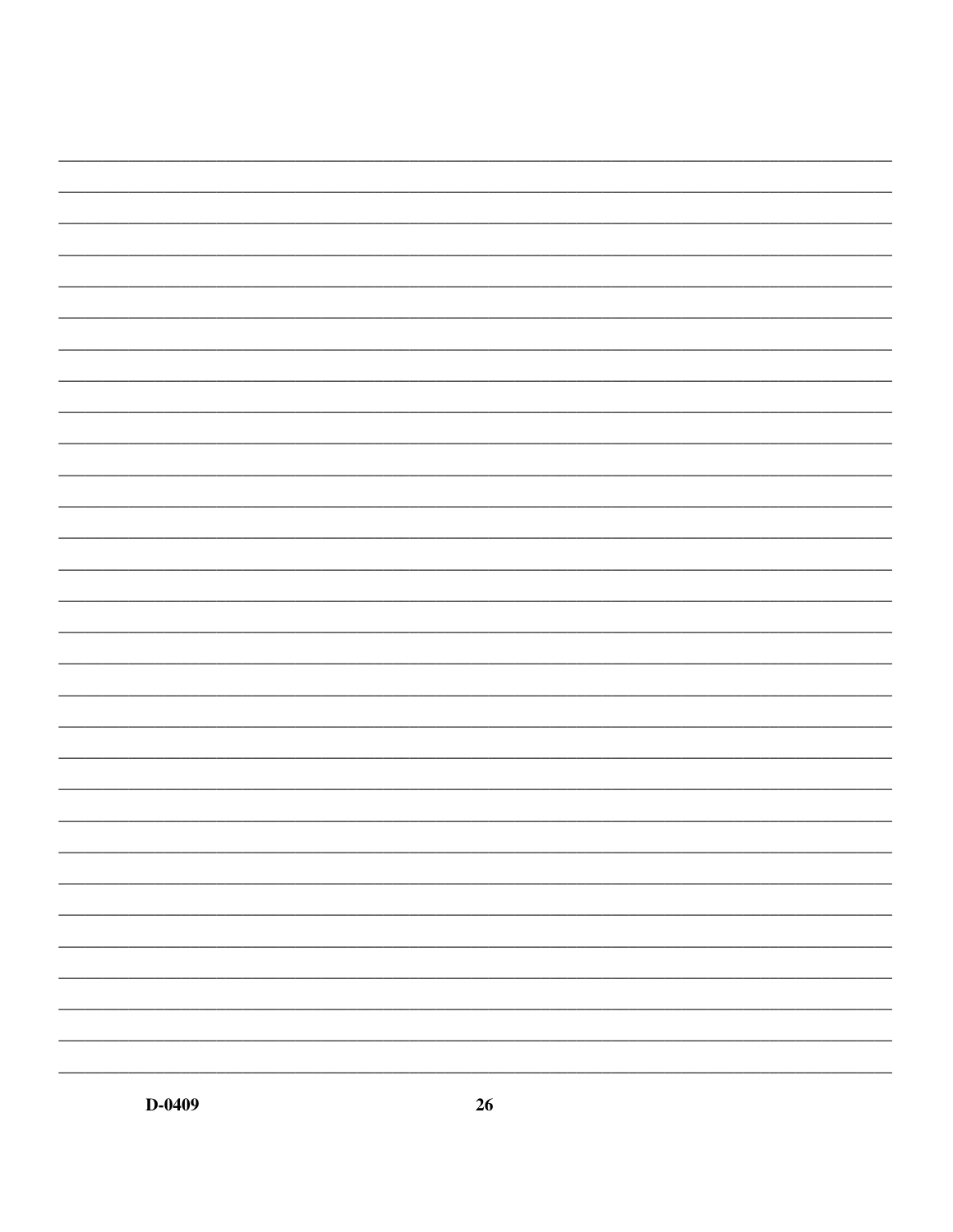![](_page_26_Figure_0.jpeg)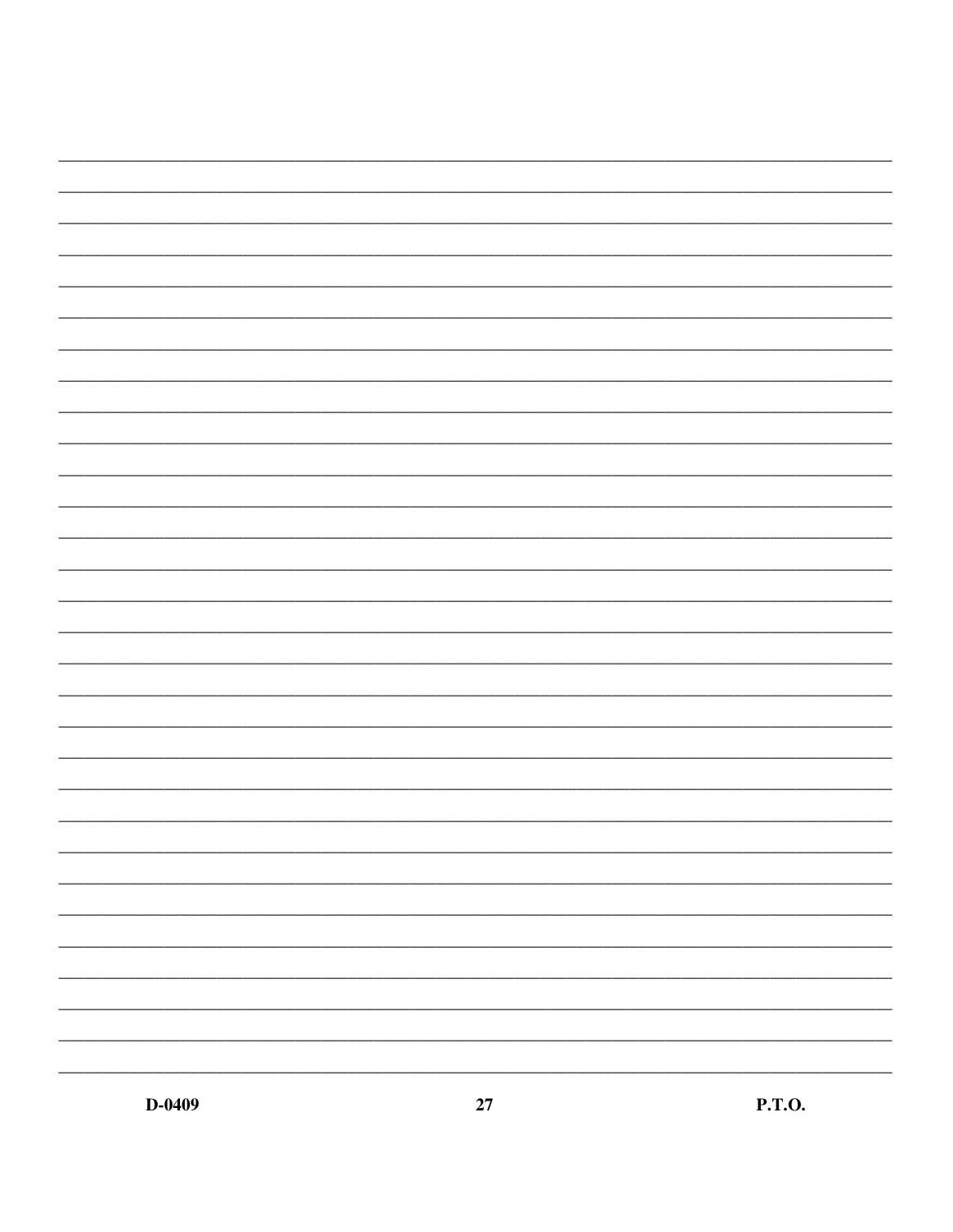![](_page_27_Figure_0.jpeg)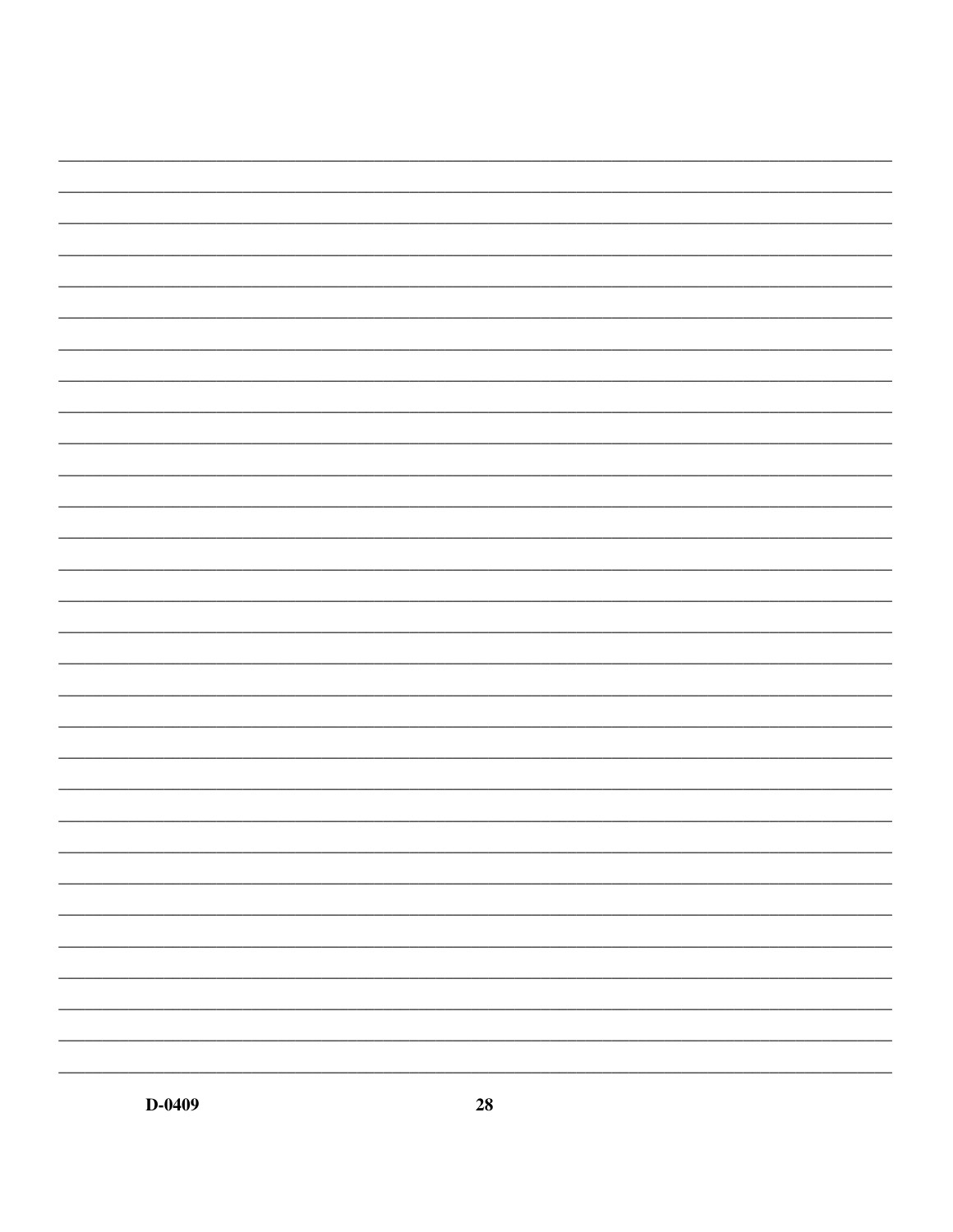#### **SECTION - IV**

#### खण्ड $-IV$

This section consists of one essay type question of forty (40) marks to be answered in about one thousand (1000) words on any one of the following topics.  $(1 \times 40 = 40$  marks)

इस खण्ड में एक **चालीस (40)** अंकों का निबन्धात्मक प्रश्न है जिसका उत्तर निम्नलिखित विषयों में से केवल **एक** पर, लगभग **एक हजार (1000)** शब्दों में अपेक्षित है।  $(1 \times 40 = 40 \text{ sign})$ 

26. Examine critically the role of socio-cultural factors in promoting health and well being of persons with special reference to Indian context.

भारत के संदर्भ में व्यक्ति के स्वास्थ्य एवं कल्याण की उन्नति में सामाजिक-सांस्कृतिक कारकों की भूमिका का आलोचनात्मक परीक्षण कीजिये ।

#### $OR/$ अथवा

Critically evaluate the contribution of Kohlberg's theory of moral development with the help of research evidences.

'कोहोलबर्ग' के नैतिक विकास सिद्धान्त के योगदान का आलोचनात्मक मल्यांकन शोध प्रमाण सहित कीजिए ।

#### $OR$ /अथवा

Discuss in detail various strategies for enhancing well being and health among school students.

स्कूल के बच्चों का स्वास्थ्य एवं प्रसन्नचित्तता बढ़ाने की विभिन्न रणनीतियों का विस्तृत वर्णन करें ।

#### $OR$ /अथवा

Elucidate the objectives of performance appraisal. Critically evaluate the popular methods of appraising employees in Indian organizations.

निष्पादन मूल्यांकन के उद्देश्यों को स्पष्ट करें । भारतीय औद्योगिक संगठनों में प्रचलित मूल्यांकन विधियों का आलोचनात्मक मुल्यांकन कीजिये ।

#### $OR/$ अथवा

What are somatoform disorders? Give their prevalence and etiology in the context of present day stressful environment.

शारीरिक विकार क्या हैं ? आज के तनावपूर्ण संदर्भ में उनकी प्रबलता एवं कारणों की व्याख्या कीजिये ।

**P.T.O.**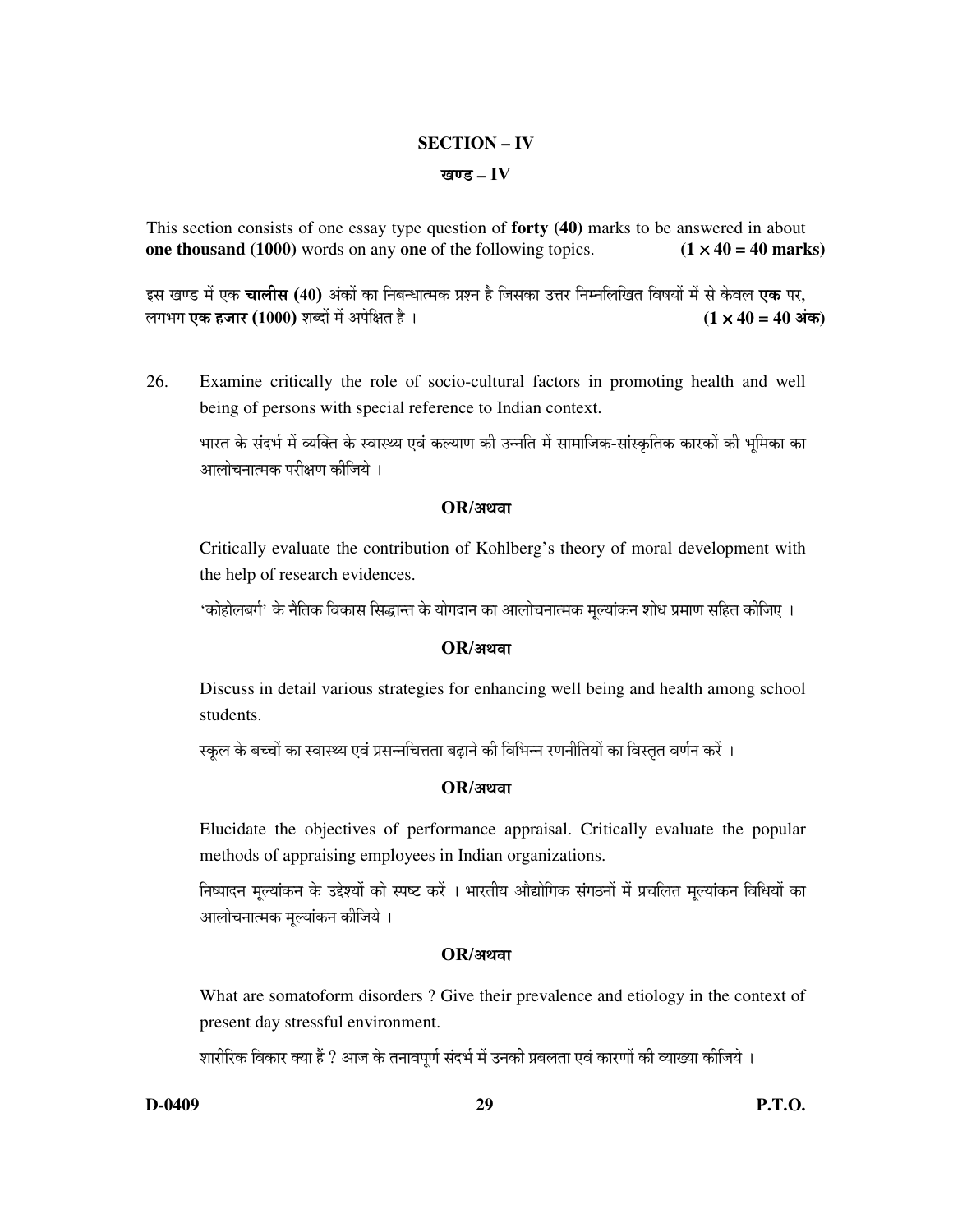![](_page_29_Figure_0.jpeg)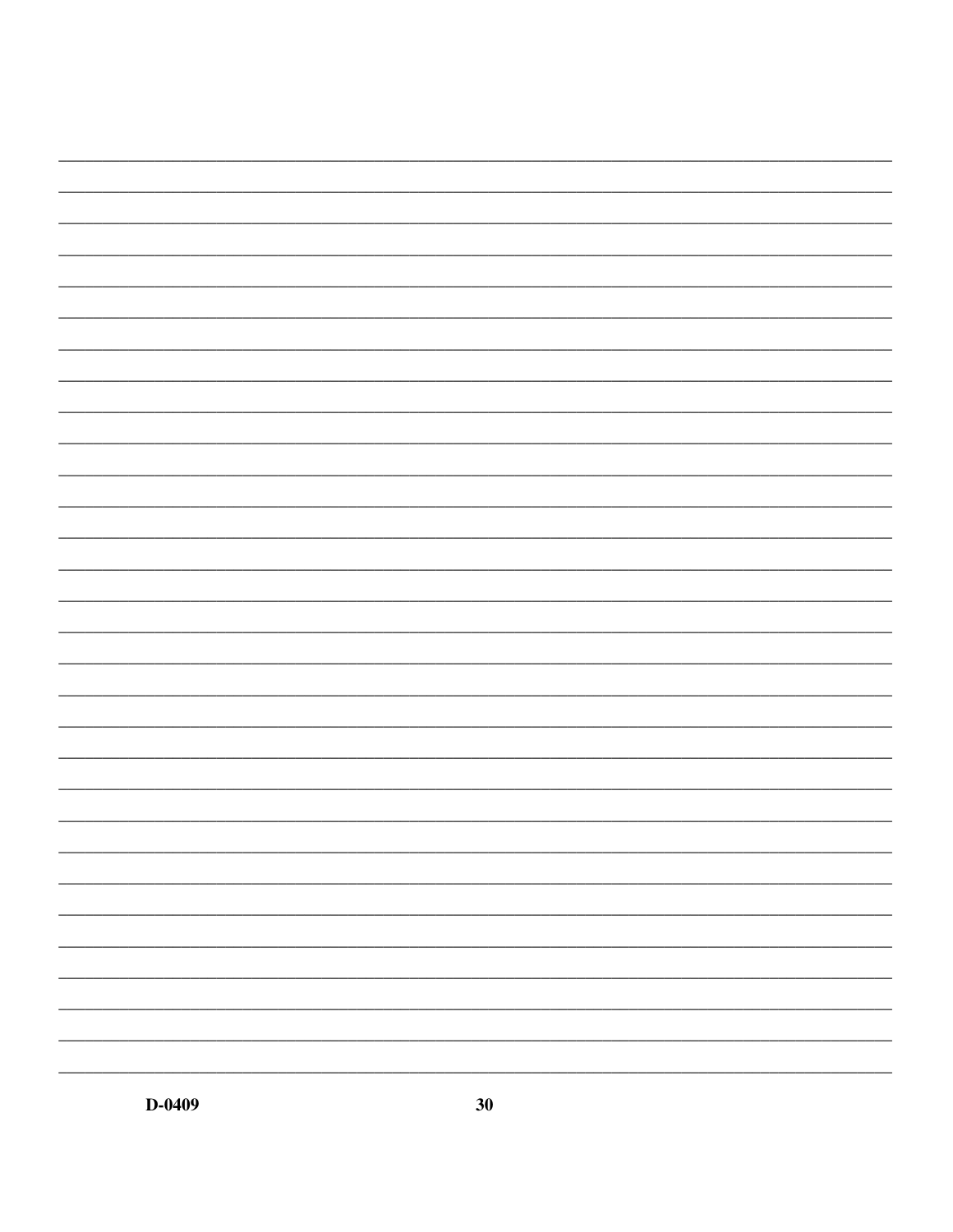![](_page_30_Figure_0.jpeg)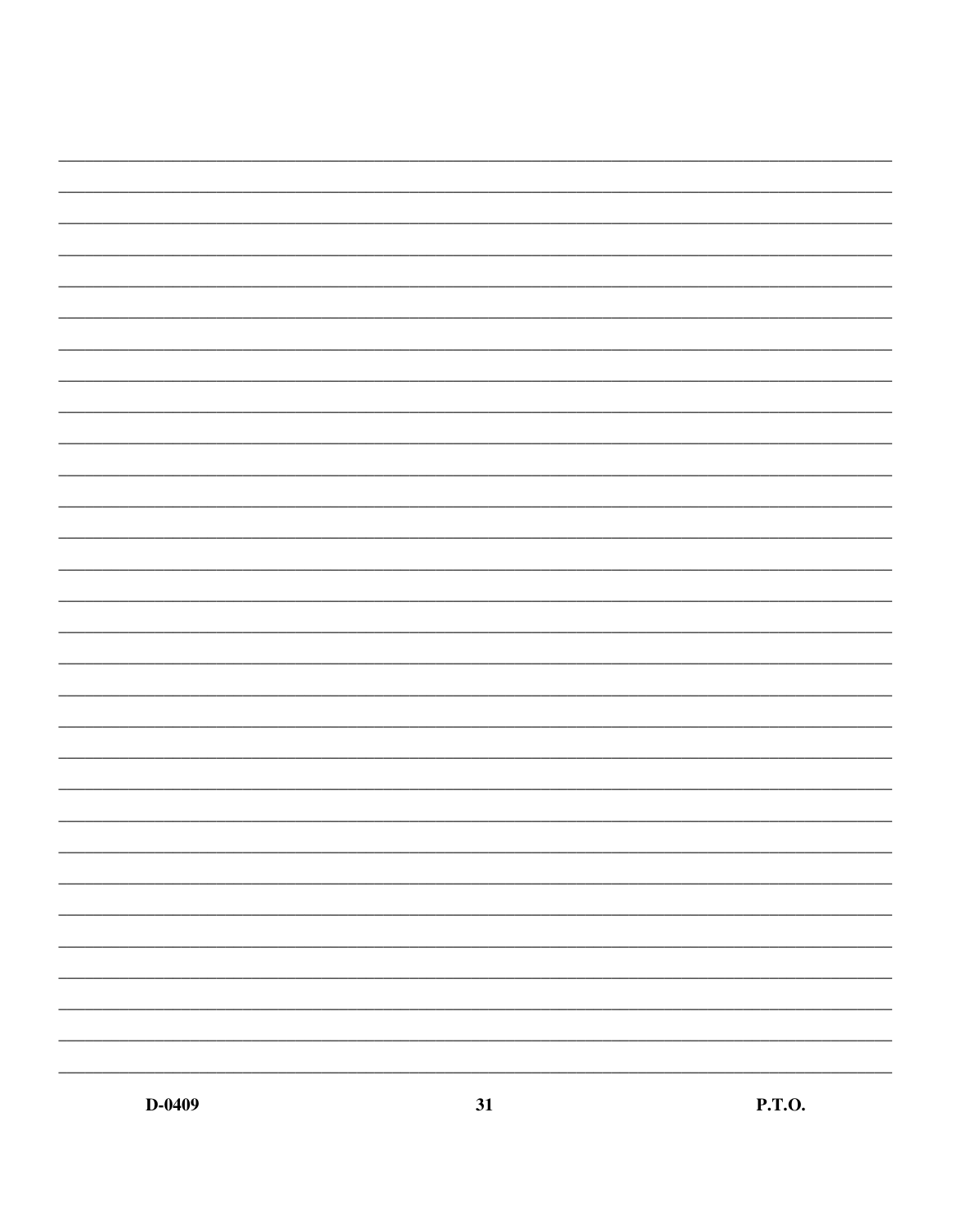![](_page_31_Figure_0.jpeg)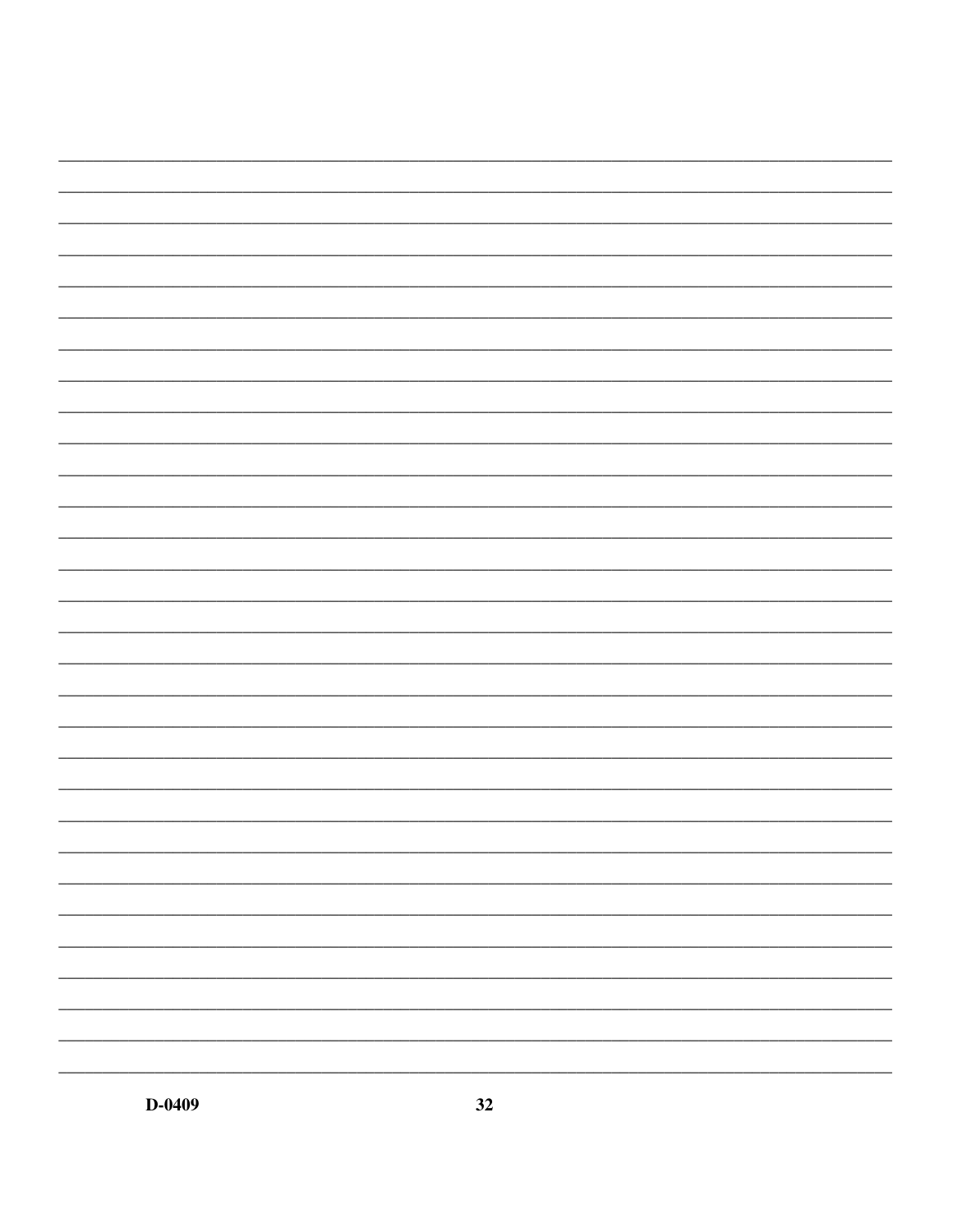![](_page_32_Figure_0.jpeg)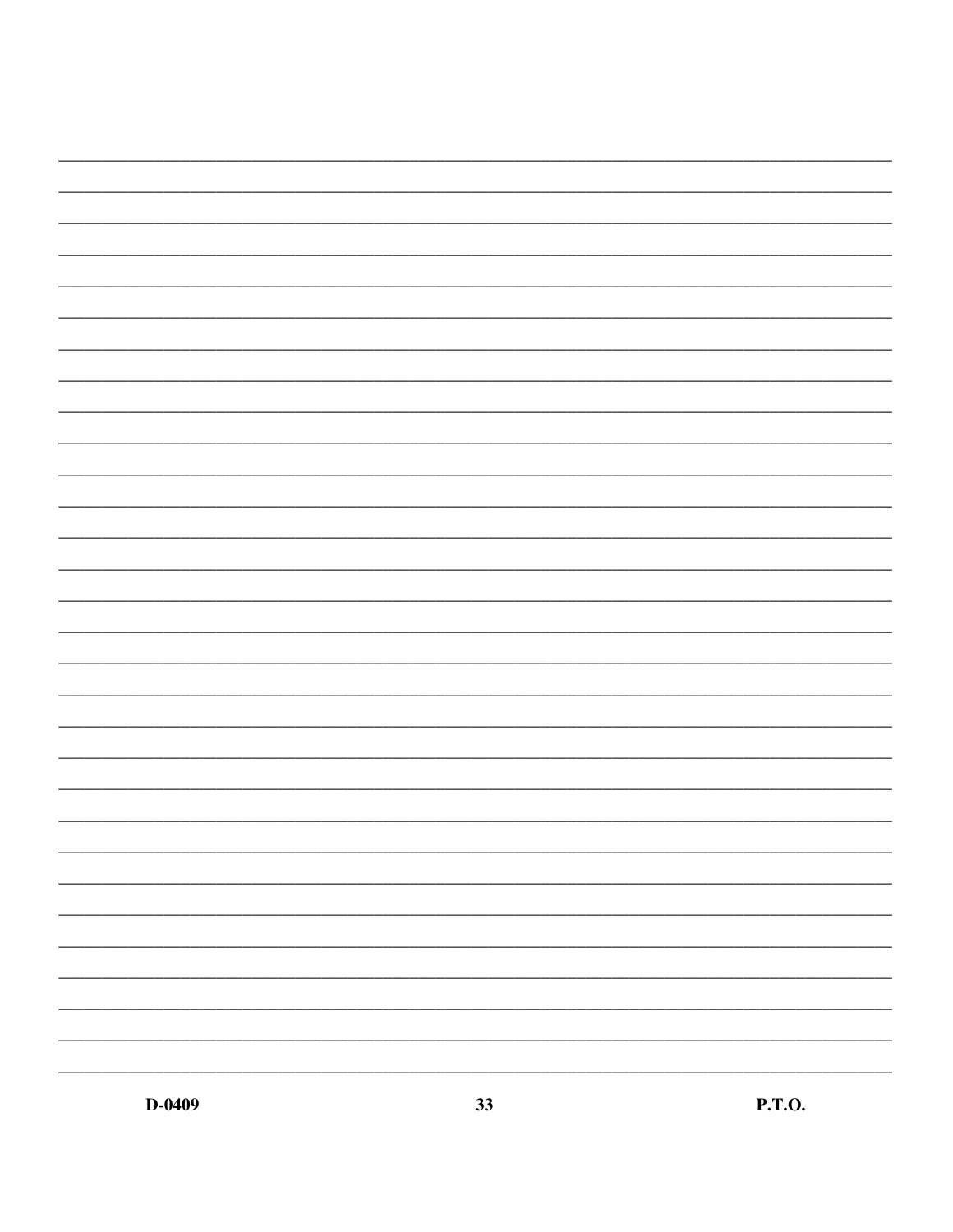![](_page_33_Figure_0.jpeg)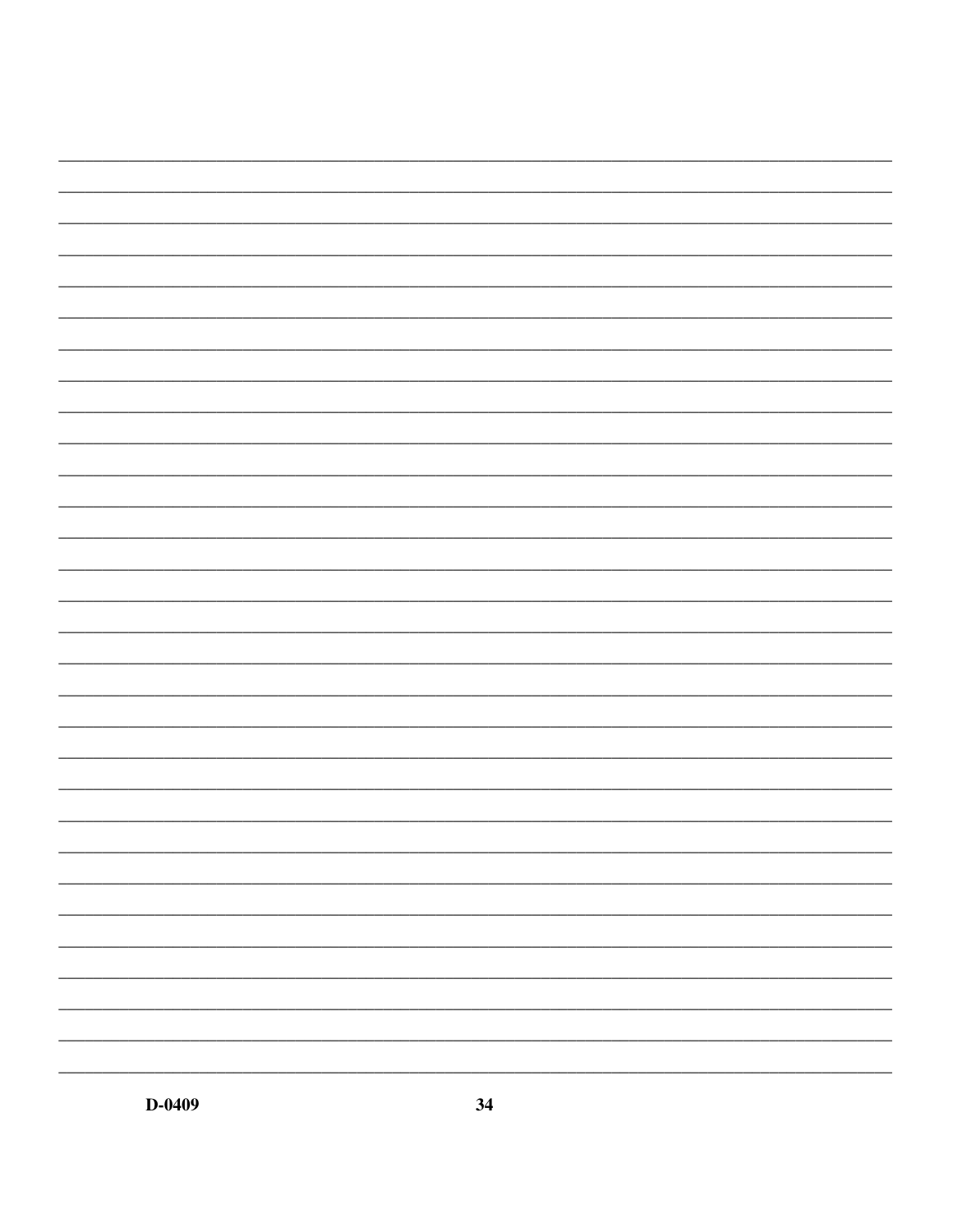![](_page_34_Figure_0.jpeg)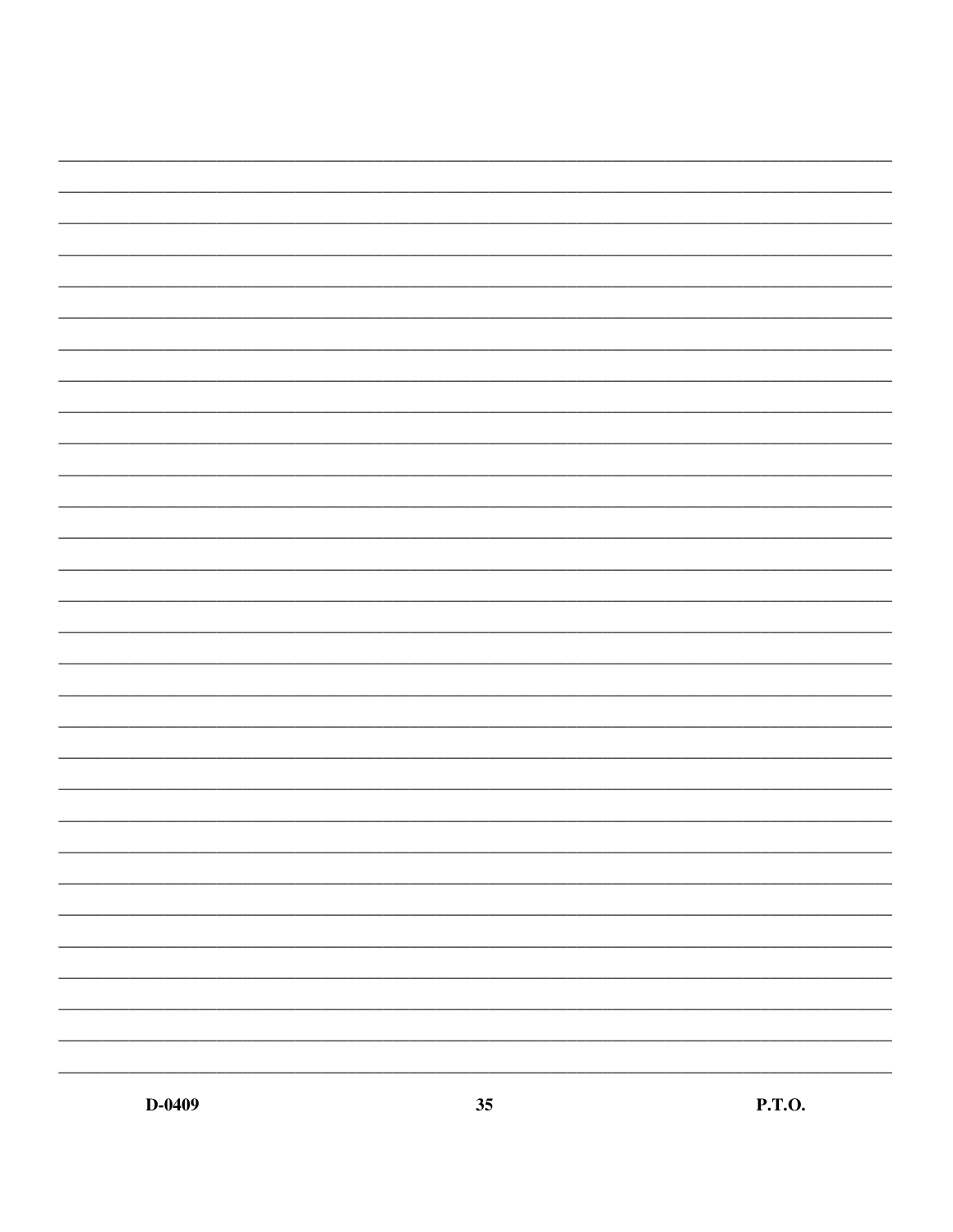![](_page_35_Figure_0.jpeg)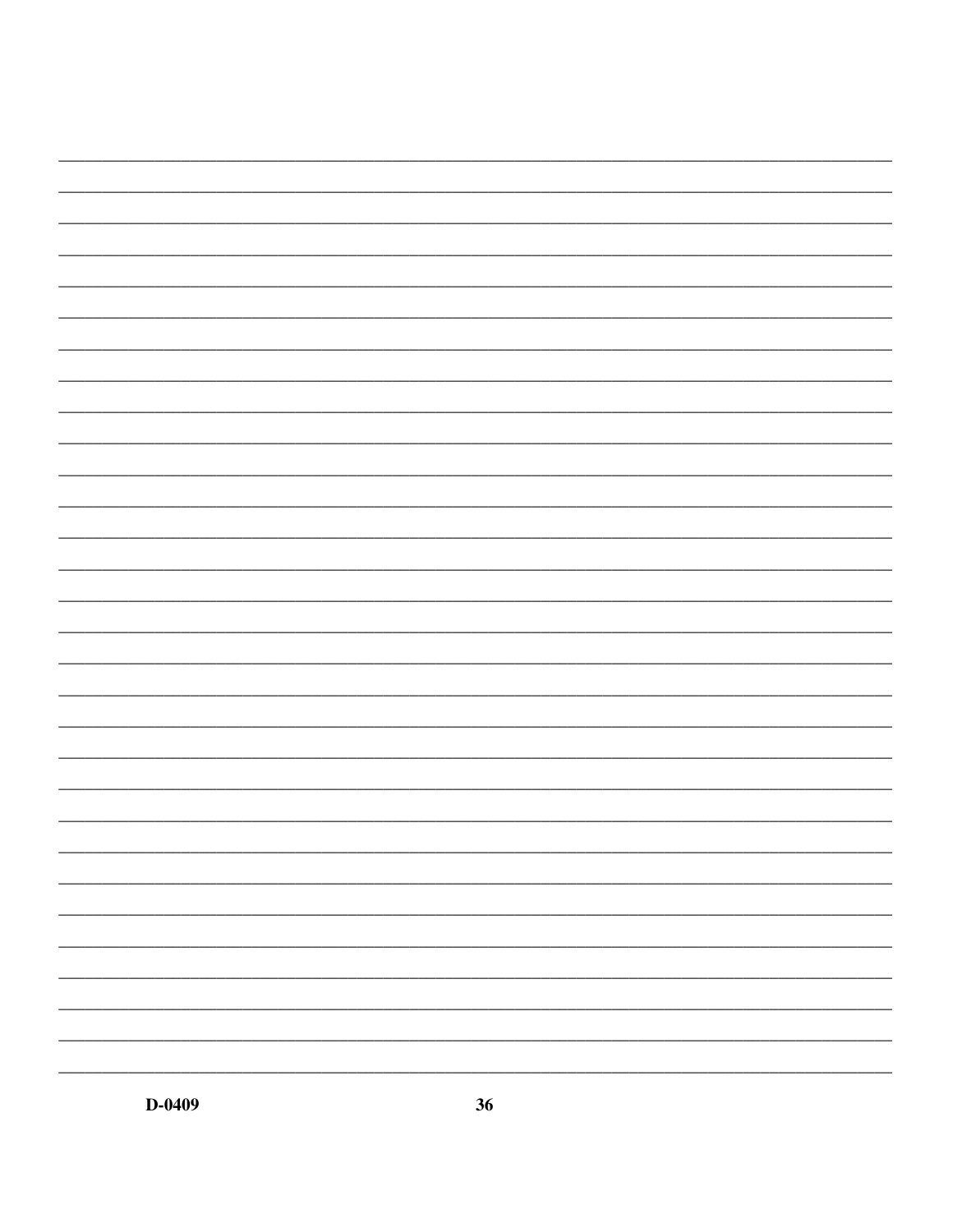![](_page_36_Figure_0.jpeg)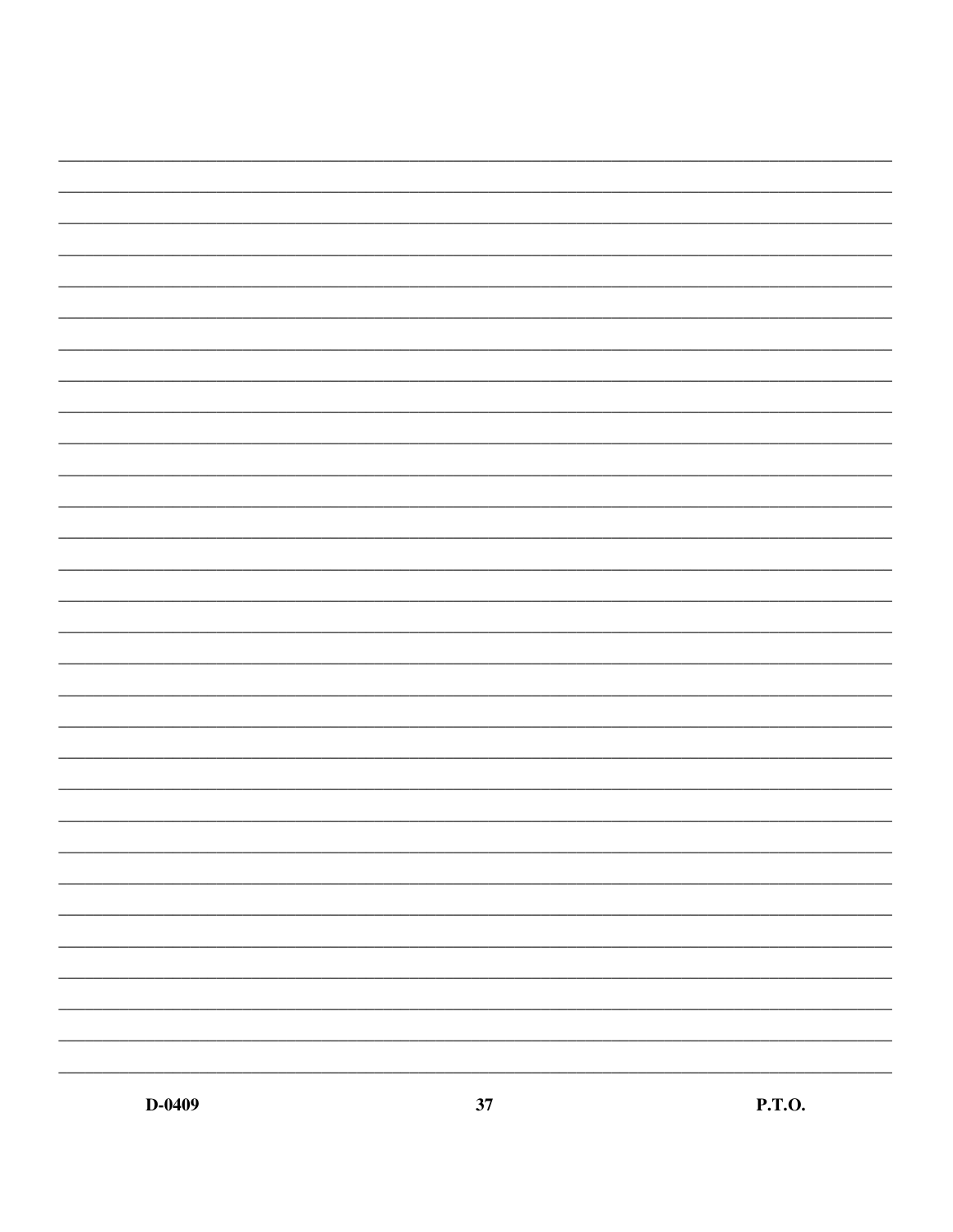![](_page_37_Figure_0.jpeg)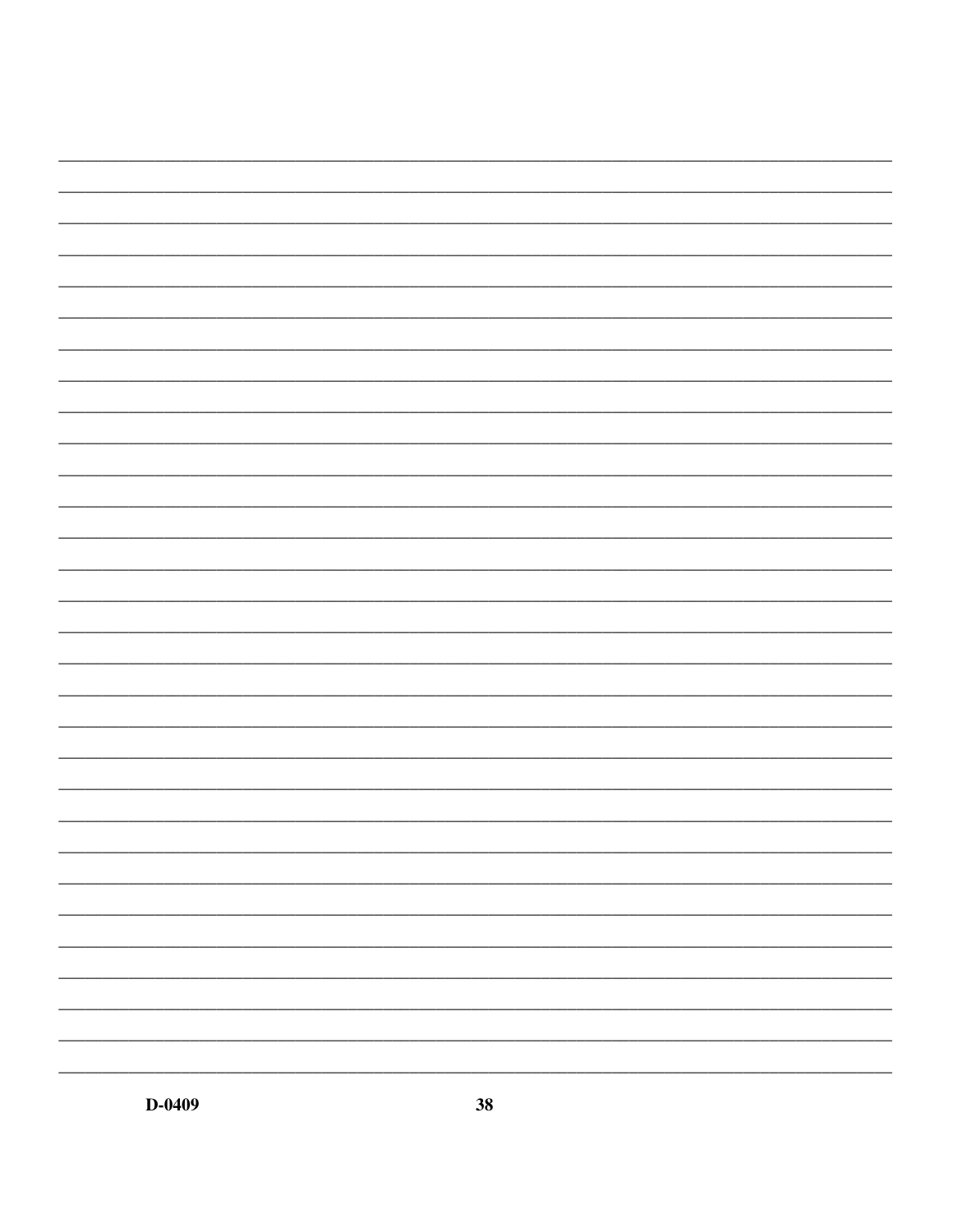![](_page_38_Figure_0.jpeg)